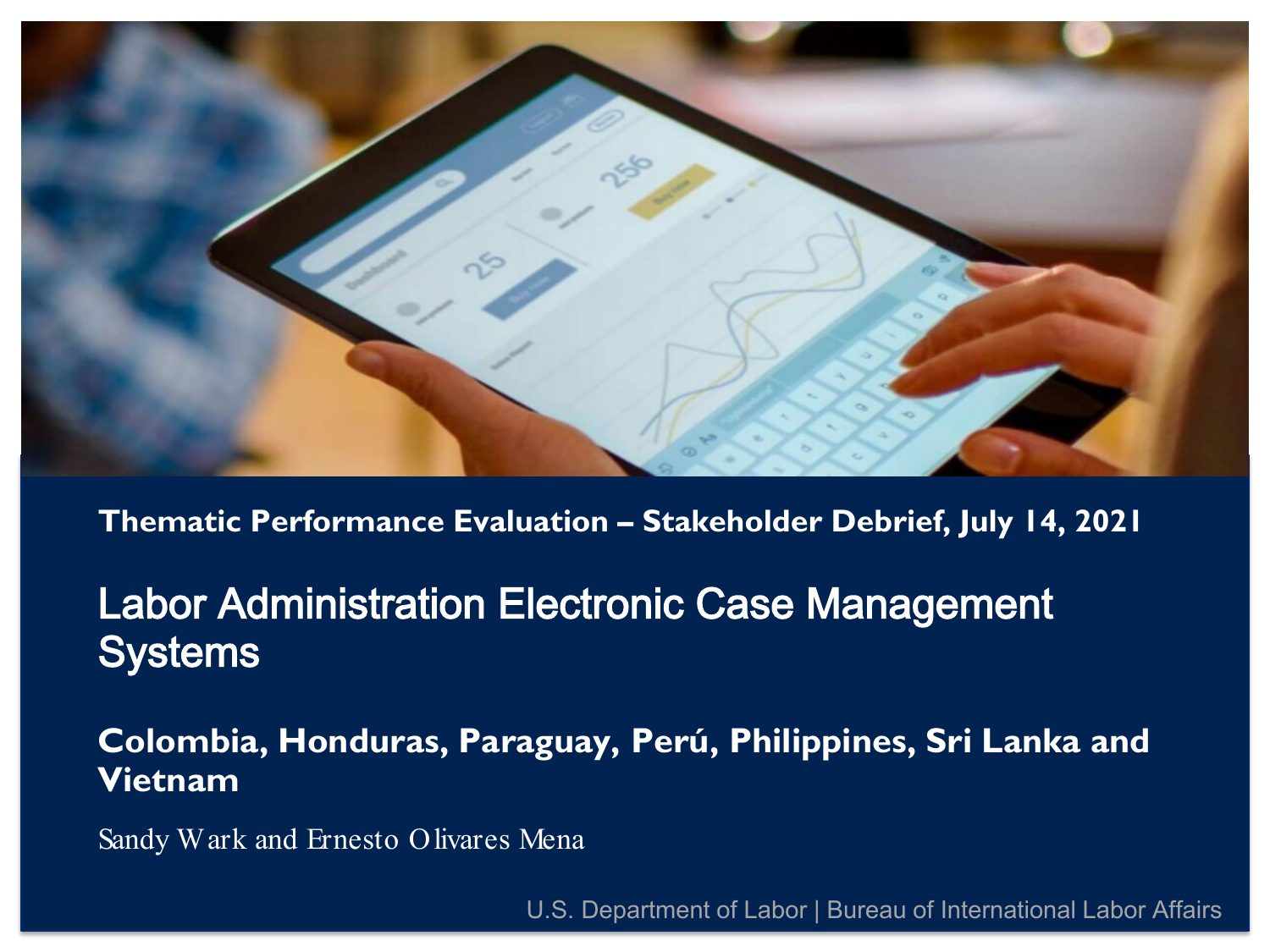### **PROJECTS OVERVIEW**

**Projects:** Seven projects with ECMS subcomponent, five OTLA, two OCFT, four projects closed, three ongoing

**Locations:** Colombia, Honduras, Paraguay, Peru, Philippines, Sri Lanka Vietnam

**Implementers:** International Labour Organization (ILO), Partners of the Americas (PoA), PLADES, World Vision

**Objective:** seven projects had different specific objectives but broadly shared an objective to promote improved application of national and international labor laws and standards in the target countries by strengthening the capacity of the Labor Administration.

- 1. Promoting Compliance with International Labor Standards in Colombia (ILO)
- 2. Futuros Brillantes: Project to Reduce Child Labor and Improve Labor Rights and Working Conditions in Honduras (World Vision)
- 3. Paraguay Okakuaa: Project to Reduce the Worst Forms of Child Labor and Improve Labor Law Enforcement and Working Conditions in Paraguay (PoA)
- 4. Building the Capacity of the Perúvian Labor Inspectorate (PLADES)
- 5. Building the Capacity of the Philippines Labor Inspectorate (ILO)
- 6. Promoting Fundamental Principles and Rights at Work in Sri Lanka (ILO)
- 7. Improving Labor Laws and Labor Administration within the New Industrial Relations Framework in Vietnam (ILO)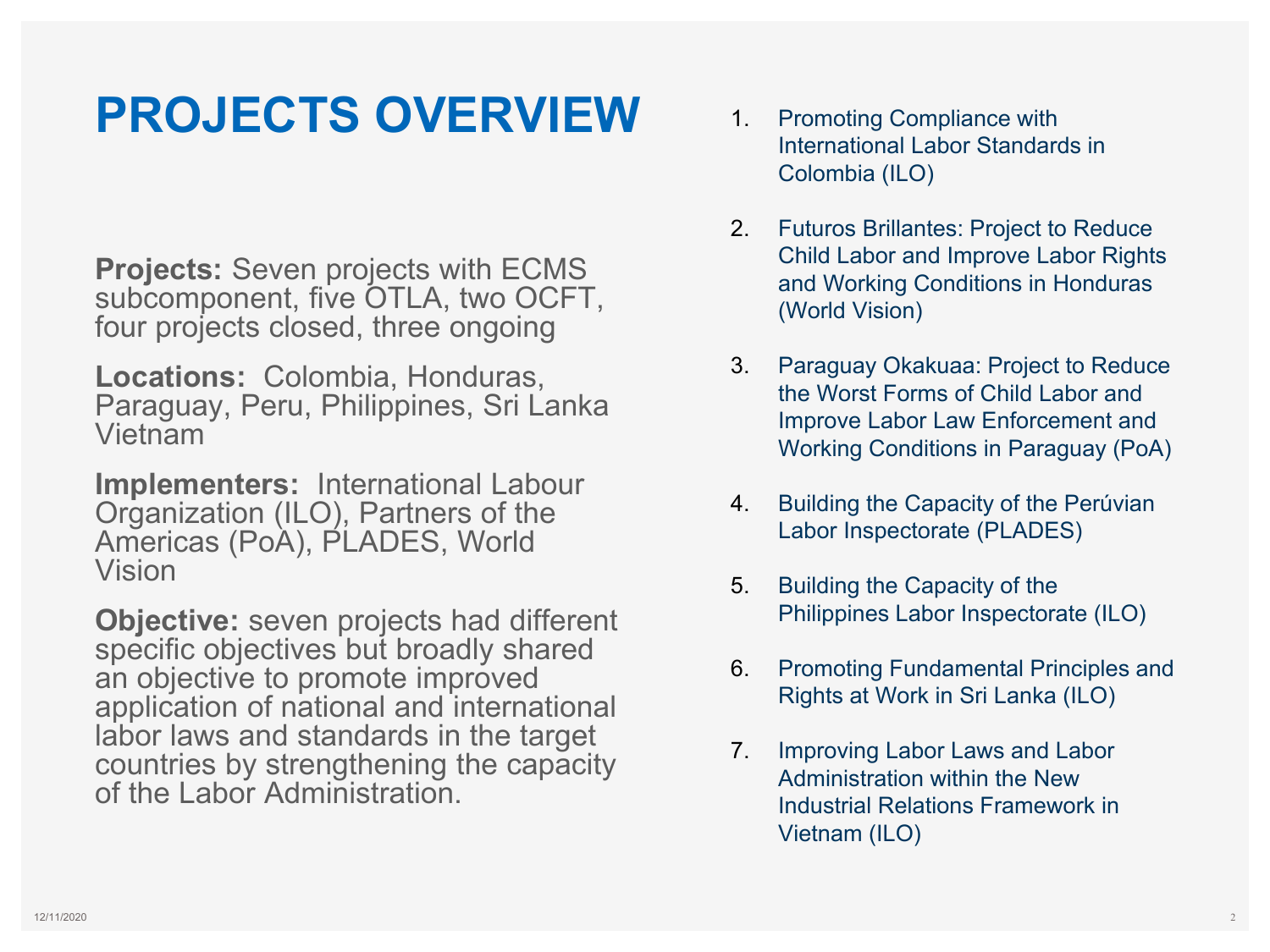### **EVALUATION OVERVIEW**

#### Purpose

Assess the achievements, challenges, and sustainability to date of the ECMS components in seven OTLA and OCFT-funded projects.

### Scope and Audience

• Primary users: USDOL personnel, Grantees, Labor Administrations in seven countries

#### Data Collection Methods

• Document Review, Key Informant and Group Interviews

#### **Limitations**

- Limits of remote data collection: challenges contacting key informants
- Recall, response, selection biases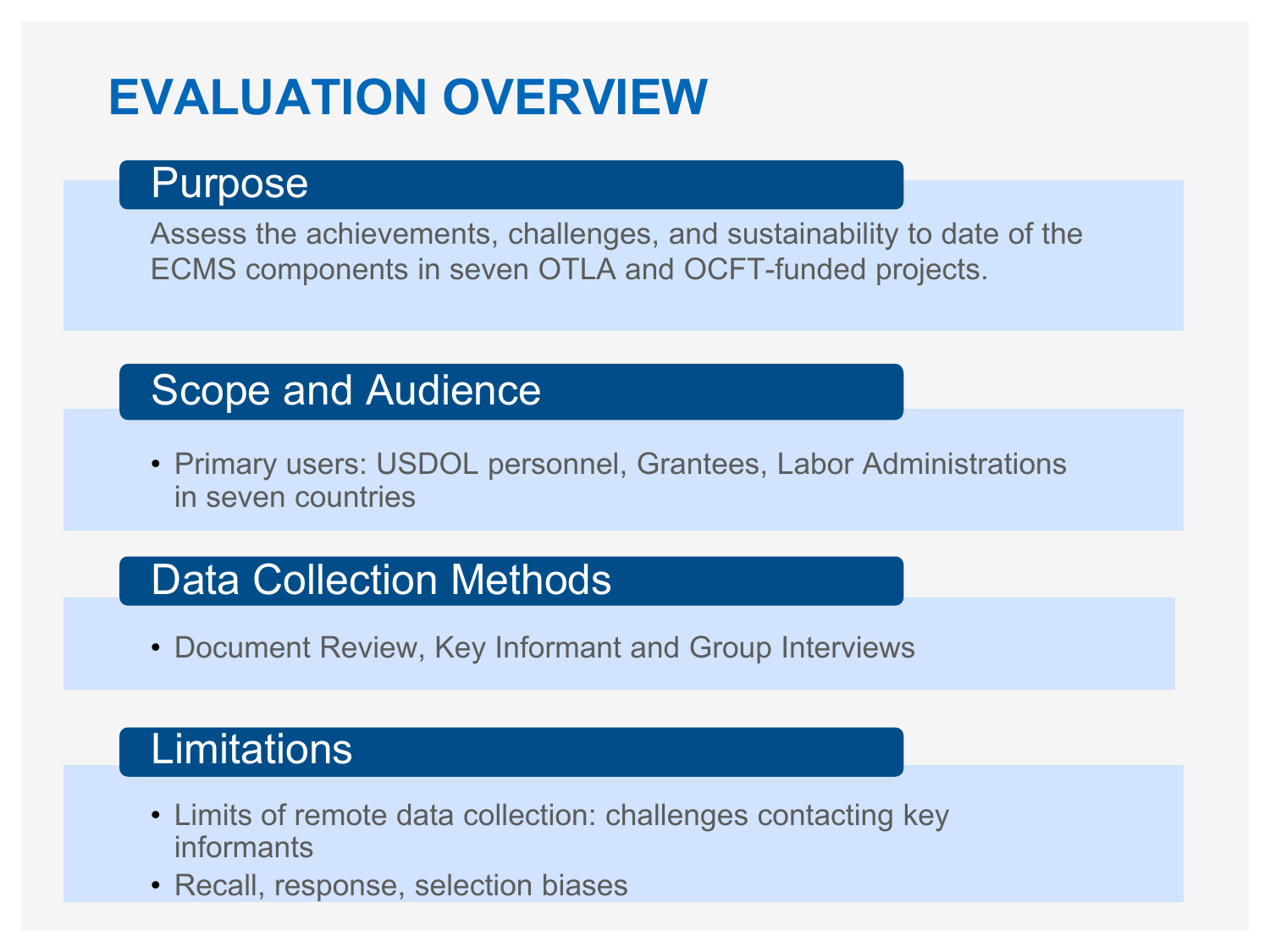### **DATA COLLECTION**

- January to March 2021
- All data collection carried out remotely due to Covid-19

KIIs and GIs: 72 respondents (32 males, 40 females)

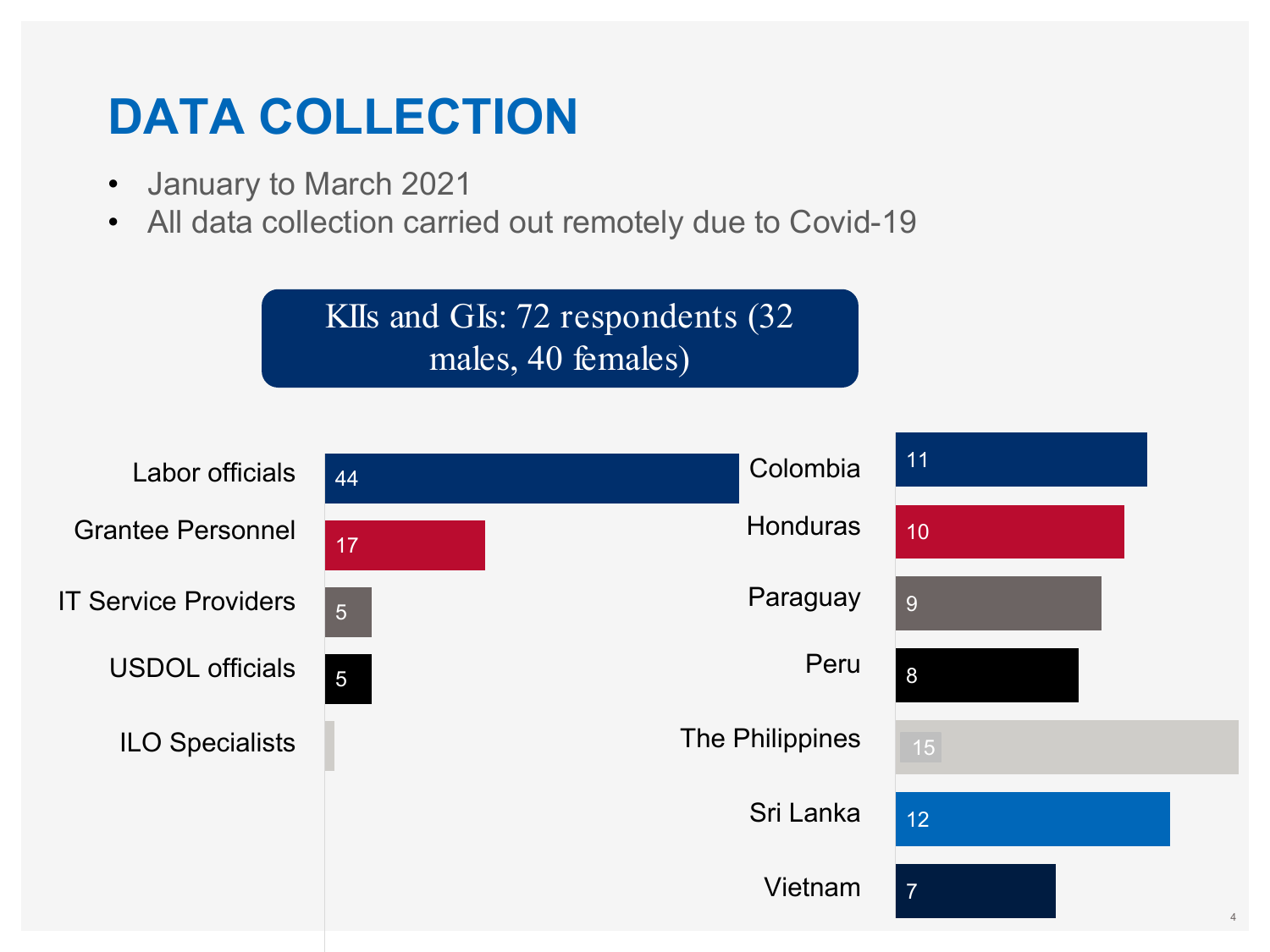### **RESEARCH QUESTIONS**

| <b>Main Question</b>                                                                                                                                                                                                                                                          | <b>Sub Questions</b>                                                                                                                                                                                                                                                                     |
|-------------------------------------------------------------------------------------------------------------------------------------------------------------------------------------------------------------------------------------------------------------------------------|------------------------------------------------------------------------------------------------------------------------------------------------------------------------------------------------------------------------------------------------------------------------------------------|
| <b>Question 1: What level of ECMS functionality  </b><br>has been achieved/maintained among the<br>ECMS project components in projects that are<br>still active?                                                                                                              | Which of the active project ECMS components show<br>the greatest likelihood of being sustained after<br>external support has ended, and why?<br>What adjustments could be made to enhance the<br>$\blacksquare$<br>ECMS functionality or sustainability within the active<br>projects?   |
| <b>Question 2: What level of ECMS functionality  </b><br>achieved/maintained<br>since<br>the<br>has<br>been<br>inactive projects have closed?                                                                                                                                 | Which of the closed ECMS components/projects<br>exhibit the strongest sustainability and functionality<br>post-hoc?<br>What were the factors that limited or facilitated ECMS<br>$\blacksquare$<br>sustainability and functionality?<br>What adjustments should be made for future ECMS? |
| Question 3: How does the organizational<br>project implementers, target<br>0f<br>capacity<br>institutions, and implementing partners limit or<br>facilitate the effectiveness, functionality and<br>sustainability<br>of<br><b>ECMS</b><br>project<br>based<br>interventions? | project designs adequately accounting<br>Are<br>for<br>differences in capacity?                                                                                                                                                                                                          |
| <b>Question 4:</b> What effect(s) have the projects'<br>ECMS interventions had (positive, negative, or<br>neutral) on labor inspectorate operation (from<br>case inception to final disposition)?                                                                             | What were the factors that limited or facilitated ECMS<br>results?                                                                                                                                                                                                                       |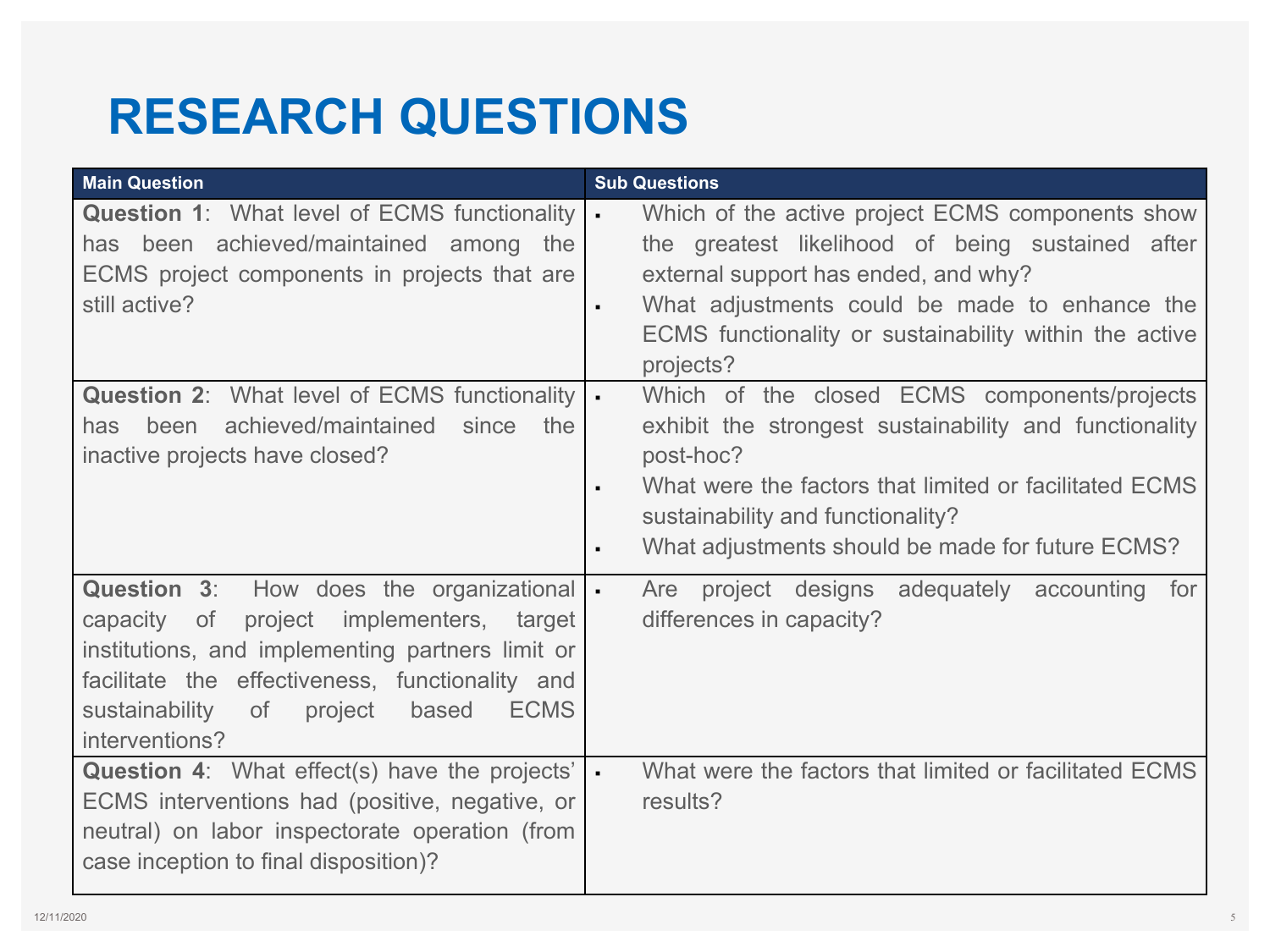### **THEORY OF CHANGE**

**People, Processes, Technology (PPT)** 

#### **O** People

Extent intended users have received adequate support, training and have adopted the ECMS

#### **O** Processes

Extent software has been adapted to labor administrations procedures and legal framework

#### Technology

Extent software is fully developed, the number of types of features, level of adaption to ICT enabling environment



Model grew out of Harold Leavitt's diamond organizational model first published in 1965.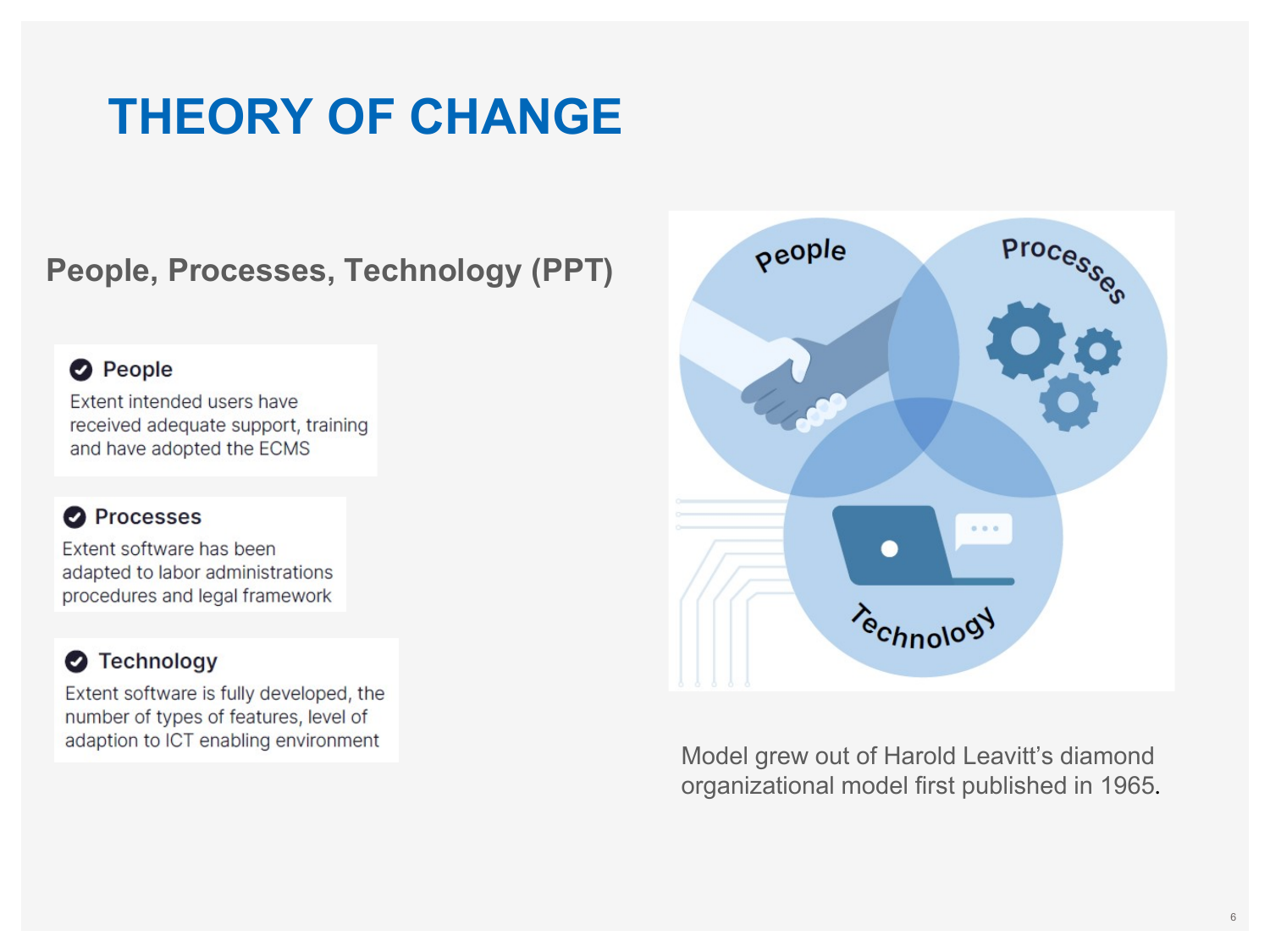# EVALUATION RESULTS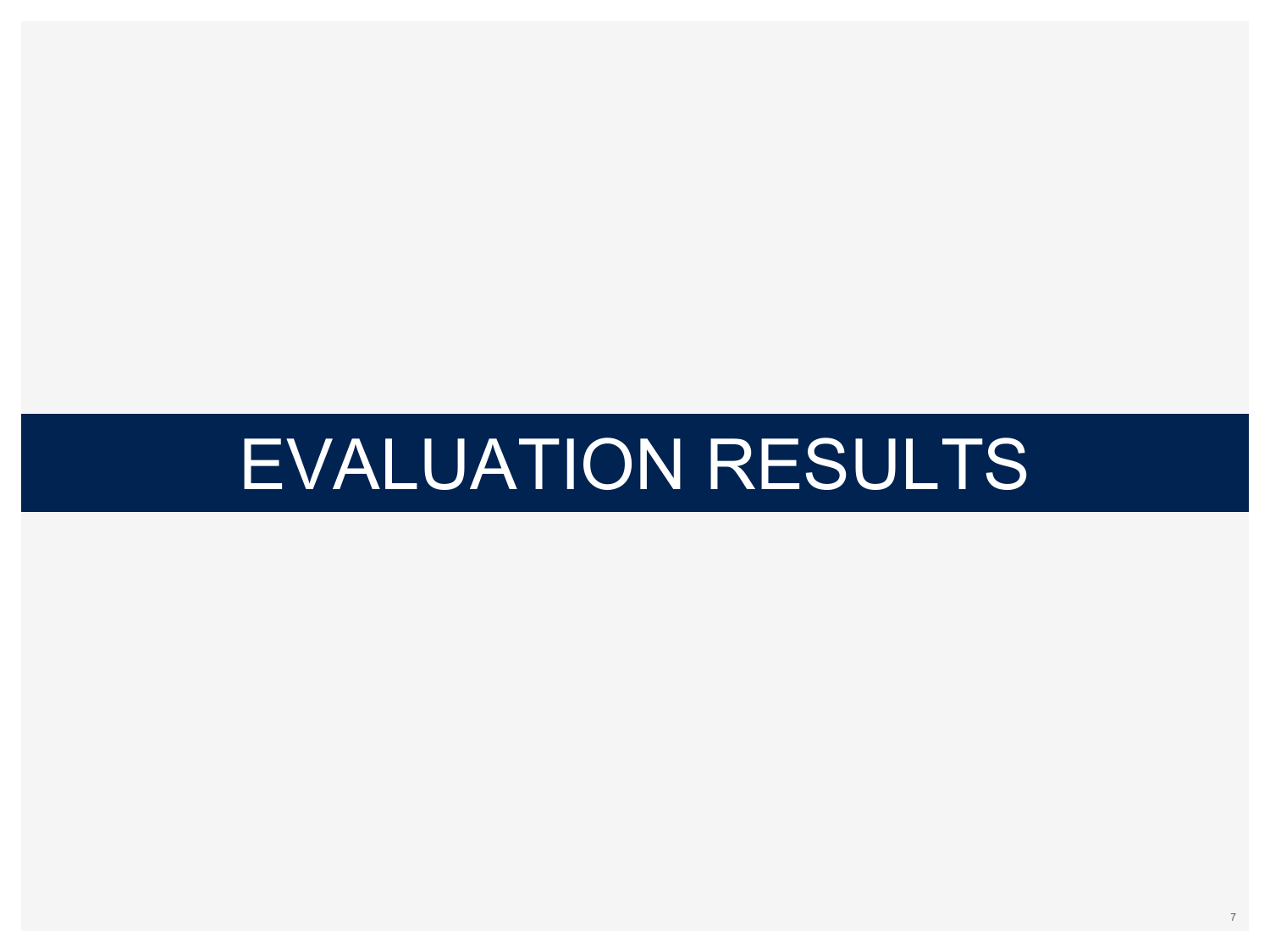### **ECMS Status in Seven Countries**

At the time of the evaluation, four projects (Colombia, Peru, the Philippines, Sri Lanka) were closed and three (Honduras, Paraguay, Vietnam) were still ongoing.

ECMS in closed projects are still functioning (Colombia, Peru,  $3<sub>of</sub><sup>out</sup>$ 4 the Philippines). In Sri Lanka, the labor administration (LA) reported plans to redevelop a new system.

2 out 3 ECMS (Honduras, Vietnam) in the active projects are working<br>on software development and have not yet reached the critical deployment phase. ECMS is in an early deployment stage in Paraguay.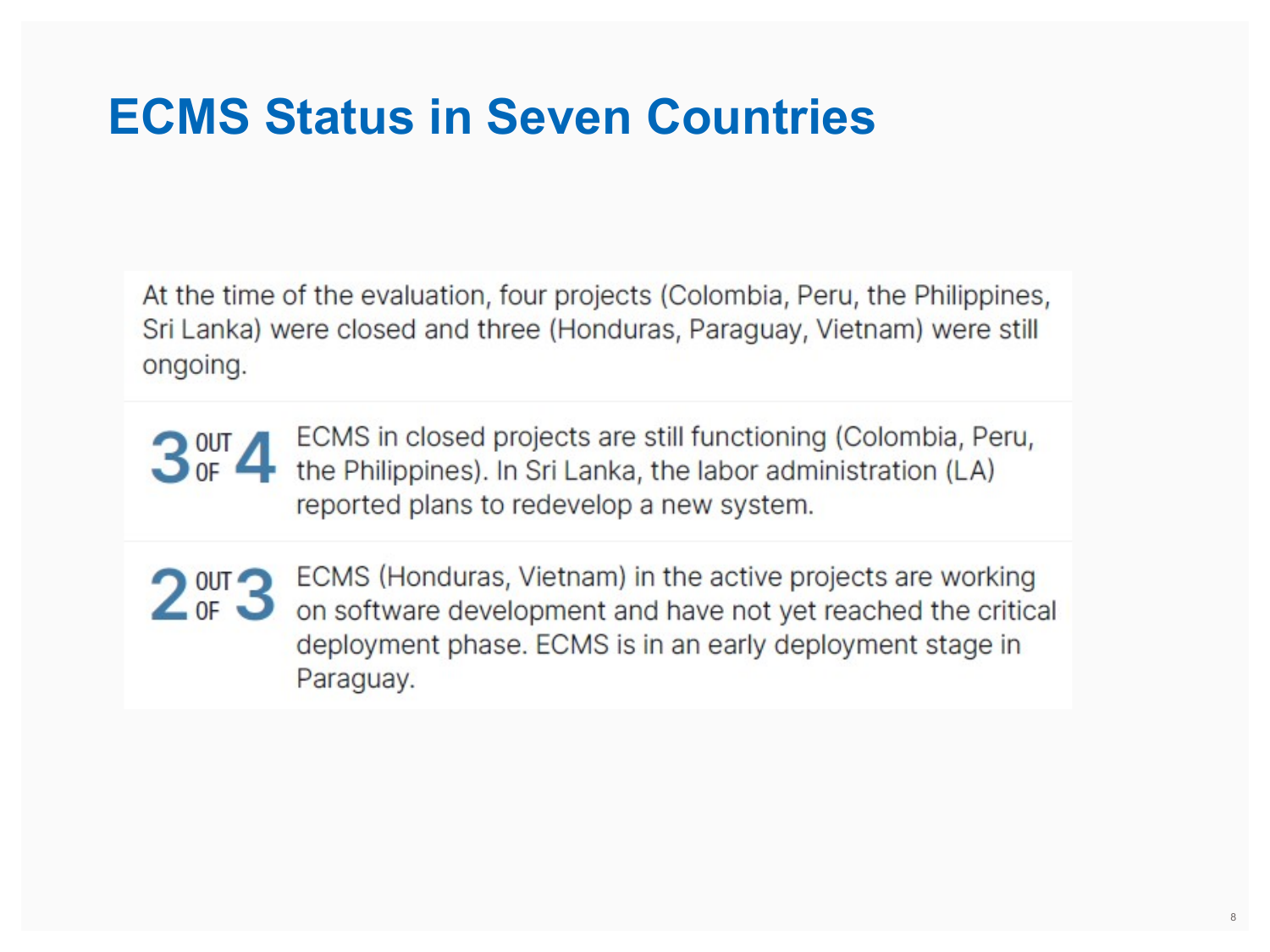### **Evolution of ECMS Functionality**

- Most project supported ECMS are evolving in ways likely to increase the tools' usefulness to strengthen the labor inspectorate's effectiveness and efficiency.
- Demand from labor officials for **more advanced features** and uses **grew over time:**
	- o Automation of administrative tasks
	- o Sharing data between public sector and other information systems
	- o Client-facing services
	- o Monitoring and advanced data analytics

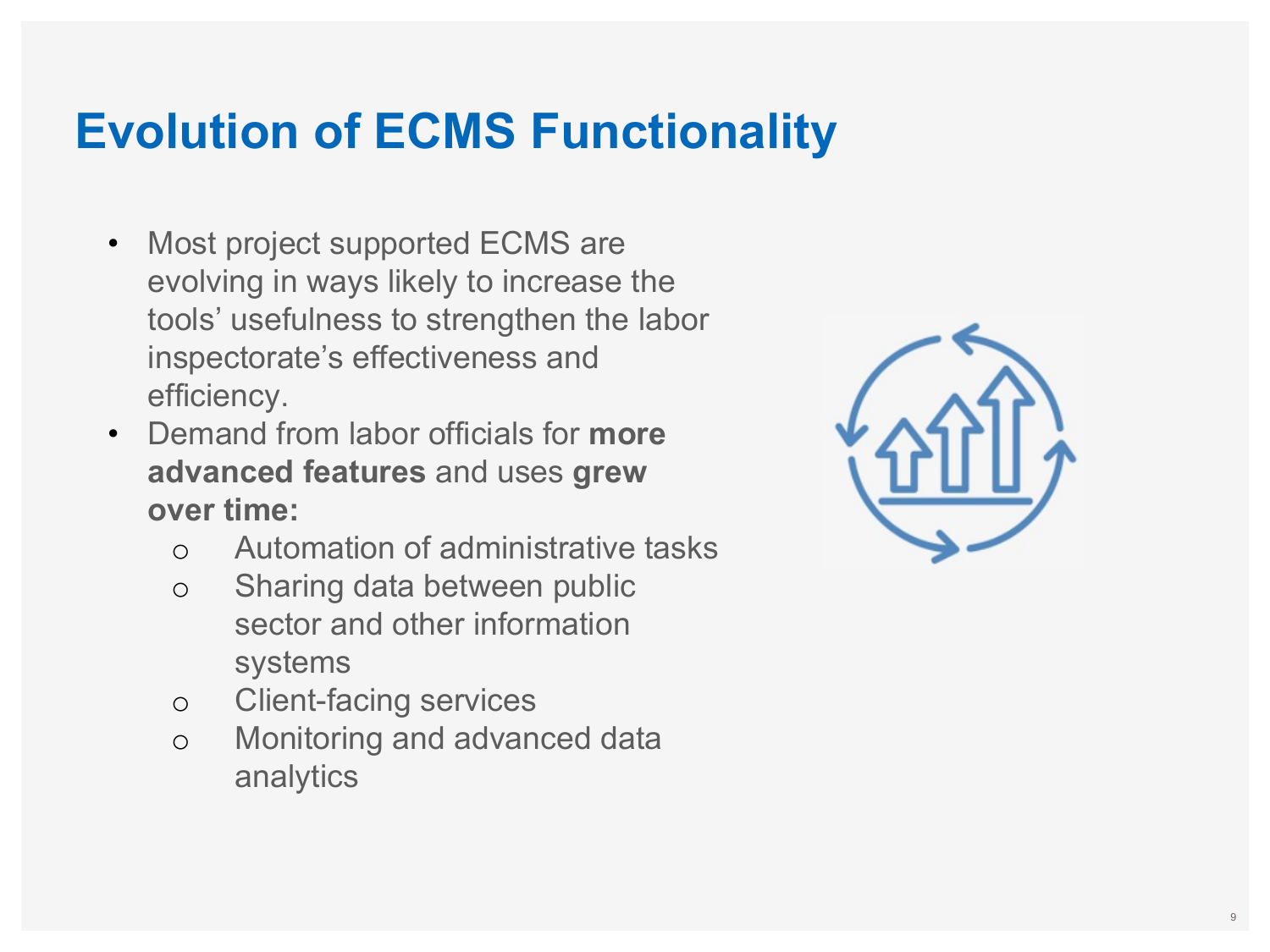**Impact** ECMS outcomes on labor administrations effectiveness, efficiency and transparency

#### **Stakeholders perceived ECMS was already having or would have real impact on:**

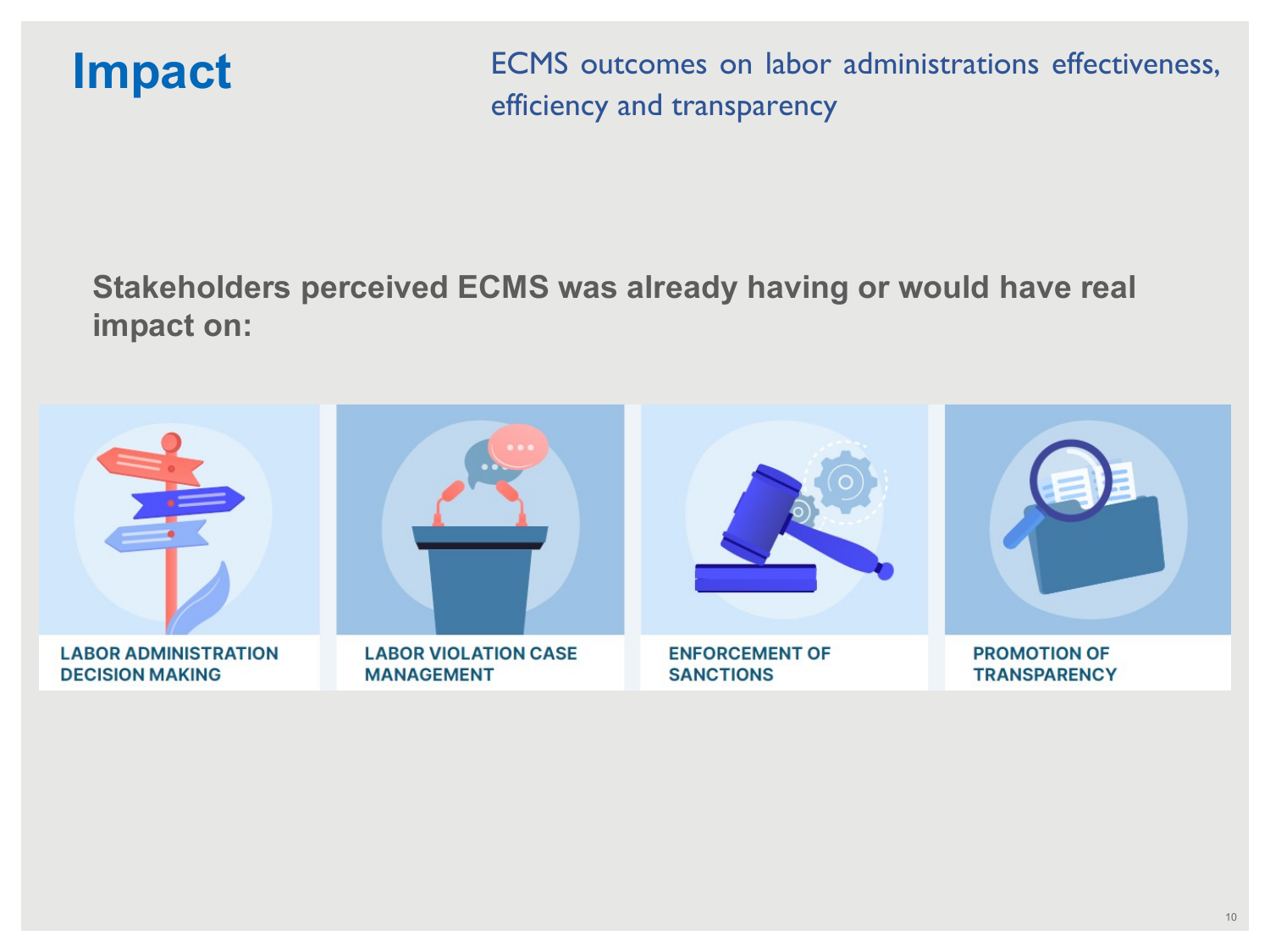## **RECOMMENDATIONS**

**Use more adaptive management approaches:** Develop ECMS in phases, taking in account the time required to address system design errors, incorporate new features to meet emerging needs, resolve technical bugs, train users and overcome their resistance to ECMS use.

**Advocate for and assist with overcoming systemic issues affecting labor administration effectiveness** (e.g., limited number of labor inspectors, LI status and access to training, national leaders' commitment to enforcing labor laws and fighting corruption).

#### **USDOL Grantees Labor Admin**

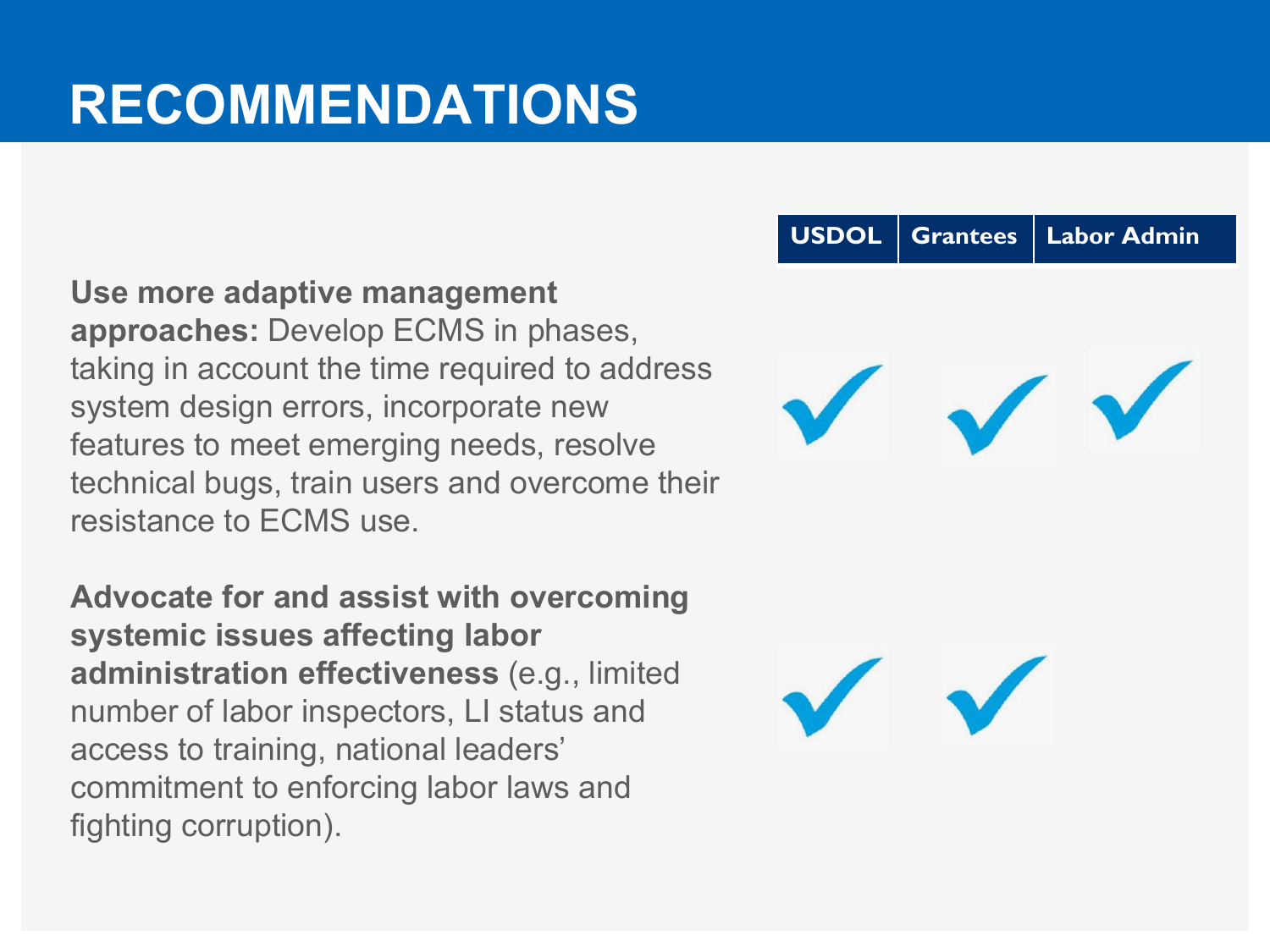### **RECOMMENDATIONS**

**Design ECMS to help measure performance and impact:** Orient ECMS data collection forms and reporting tools to facilitate measurement of labor inspection key performance indicators and other required reporting.

**Capitalize on lessons learned from past ECMS interventions:** Systematize and document good practices and lessons learned supporting ECMS development in practical formats, such as an ECMS toolkit, business cases, or implementation guidelines.

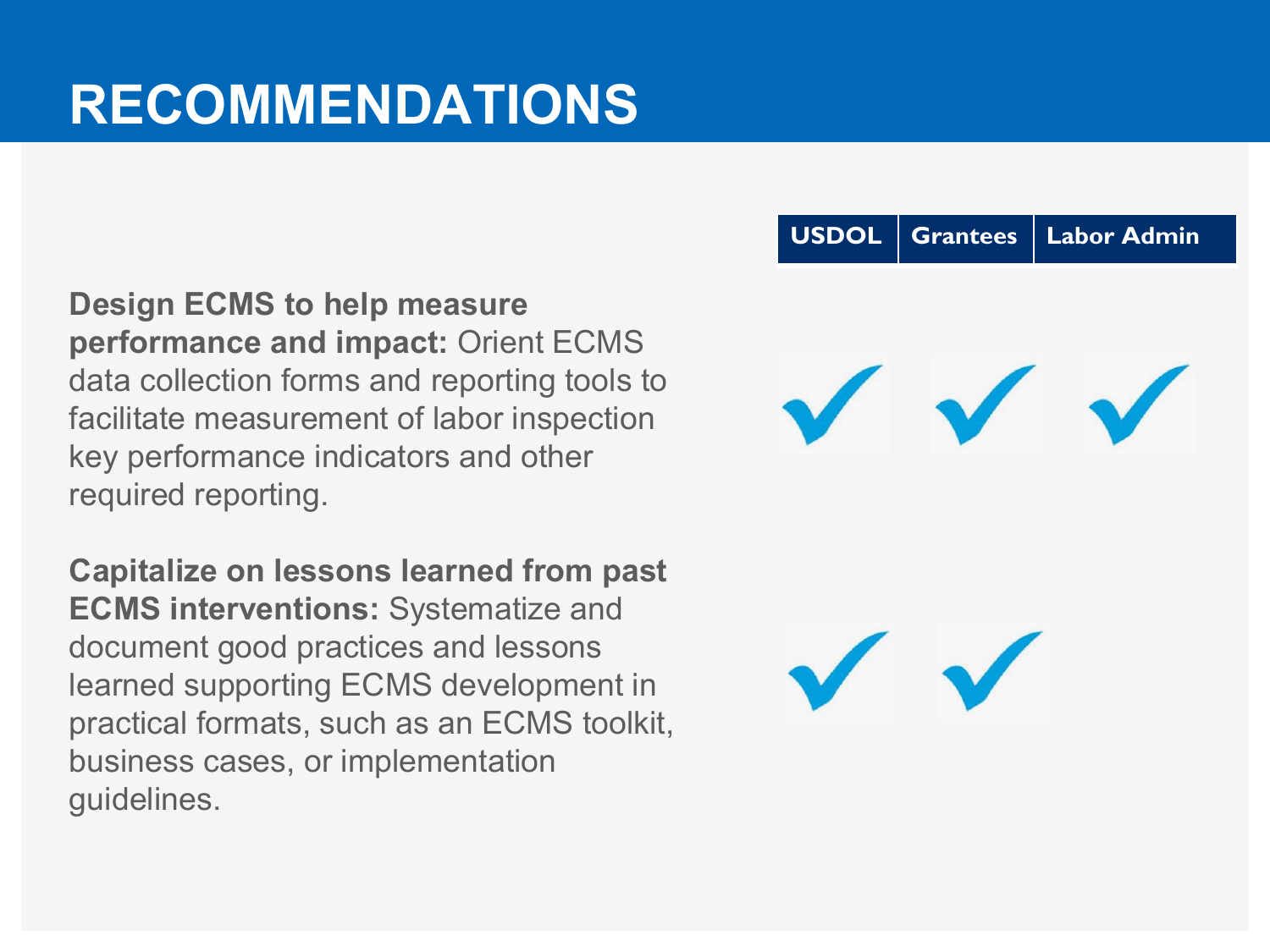

*What are other examples of ways Labor Administration needs and ECMS features have evolved over time?* 

*What are examples of ways that ECMS has had an impact on decisionmaking, follow-up on labor violation cases, or transparency based on your experiences?*

*Have there been other high-level impacts not highlighted here?* 

*Do you have any other recommendations to increase impact?*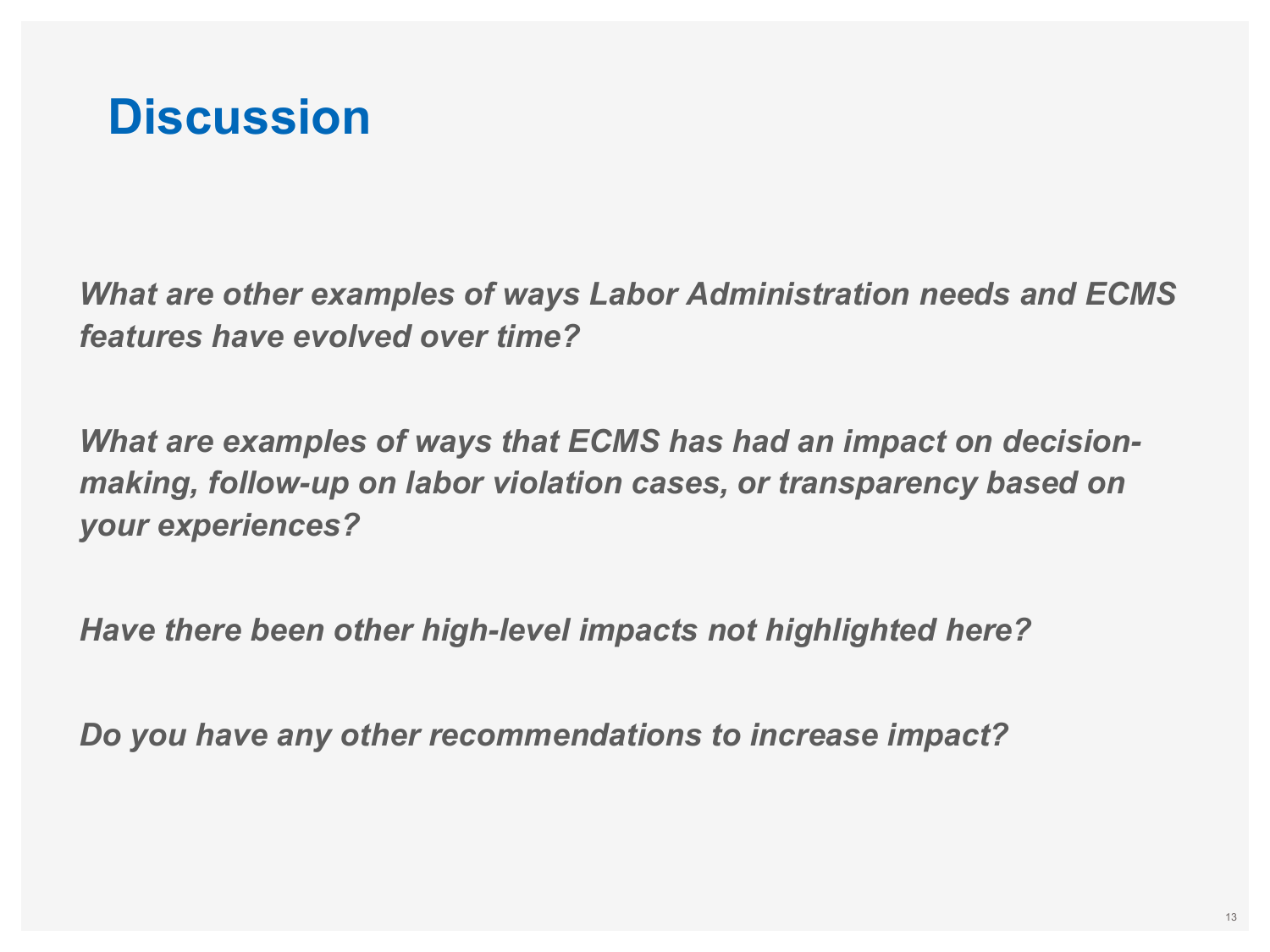### **People**

Extent intended users have received adequate support, training and have adopted the ECMS



#### **Labor inspector ECMS adoption major challenge in all countries because of many factors**

- Inspector's workload, inadequate user training and technical glitches influenced inspectors' resistance
- Other factors beyond the project's responsibility: Limited number of adequately trained inspectors, corruption, LA limited power to impose sanctions, LI's status and working conditions, lack of political will to enforce compliance

**It was not hard to convince labor inspectors to use the system because it was a requirement. But to get them to embrace the system is another thing. - Labor** official, Philippines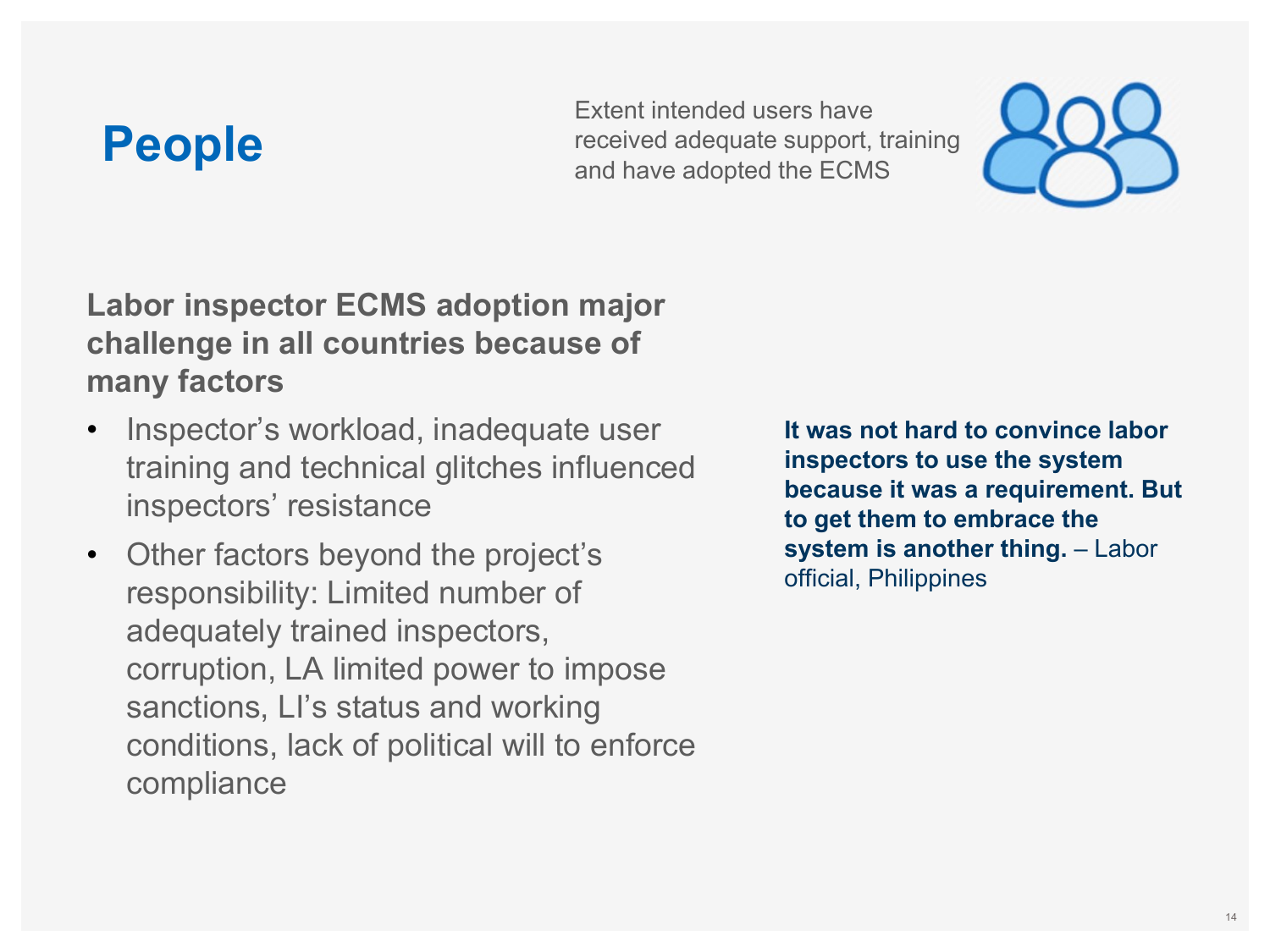### **People: Achievements**



- Implementation of strategies to foster labor inspector acceptance in several countries
- Project strategies to involve higher level decisionmakers were generally effective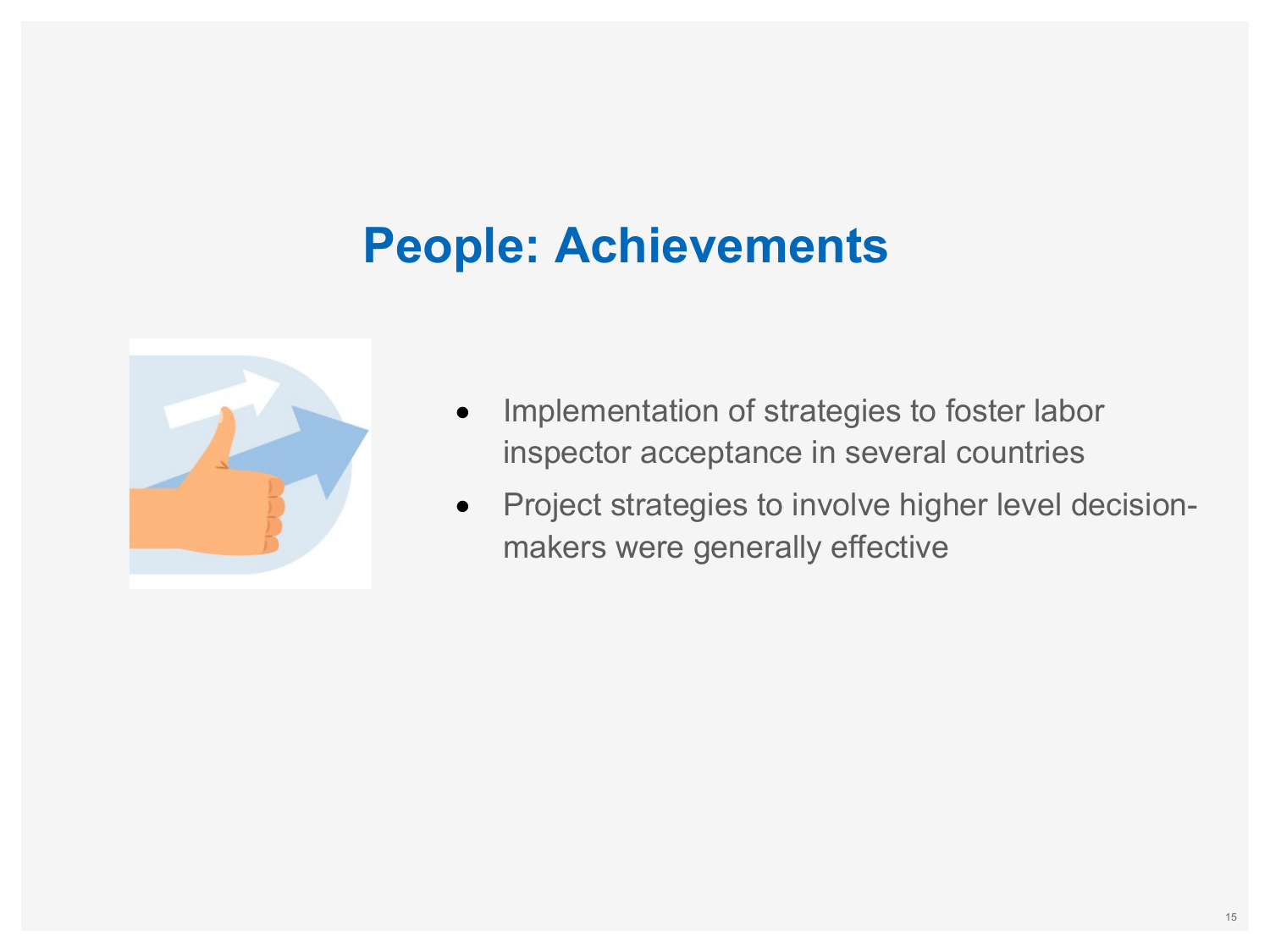### ECMS adoption and acceptance by users: emerging good practices

| <b>Involving</b>     | Involving labor inspectors and other sub-national users in software<br>development and testing stages to build ownership |
|----------------------|--------------------------------------------------------------------------------------------------------------------------|
| <b>Training</b>      | Supporting IT literacy and system use training programs to<br>overcome competency-related obstacles                      |
| <b>Supporting</b>    | Providing user support through peer-to-peer and helpdesk<br>mechanisms to make resolving problems easier                 |
| <b>Communicating</b> | Implementing targeted communication activities to highlight ECMS<br>benefits and dispel myths                            |
| <b>Requiring</b>     | Requiring ECMS use through administrative orders or including the<br>requirement in job descriptions                     |
| <b>Rewarding</b>     | Using incentives to reward inspectors or inspection units that meet<br>their targets, as tracked in ECMS                 |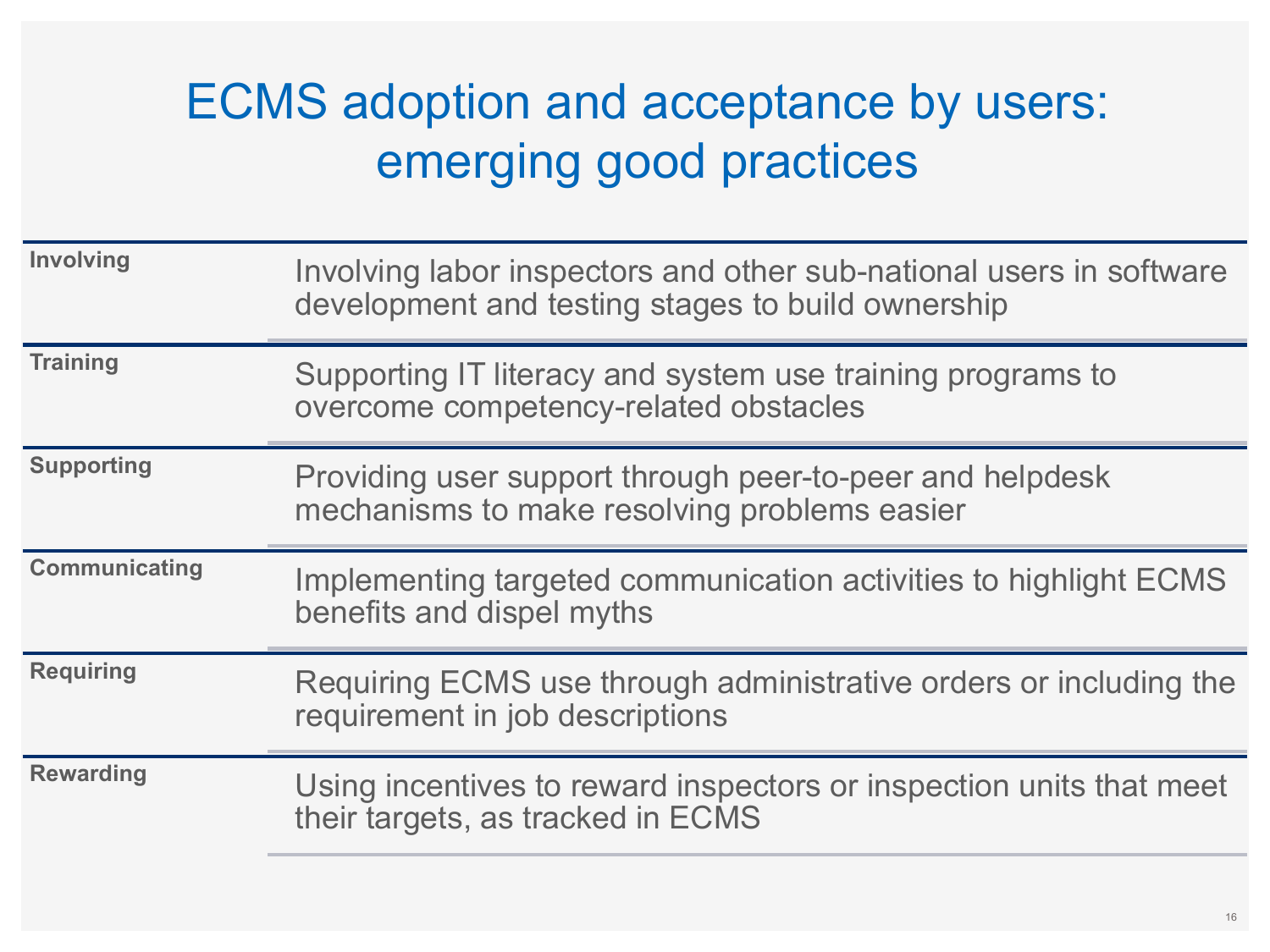**USDOL Grantees Labor Admin**

**Design and implement comprehensive change management strategies:** Aimed at fostering ECMS acceptance and adoption by labor inspectors as well as decisionmakers who may not use the system directly but will benefit from access to data for decision-making.

 $\sqrt{}$  $\checkmark$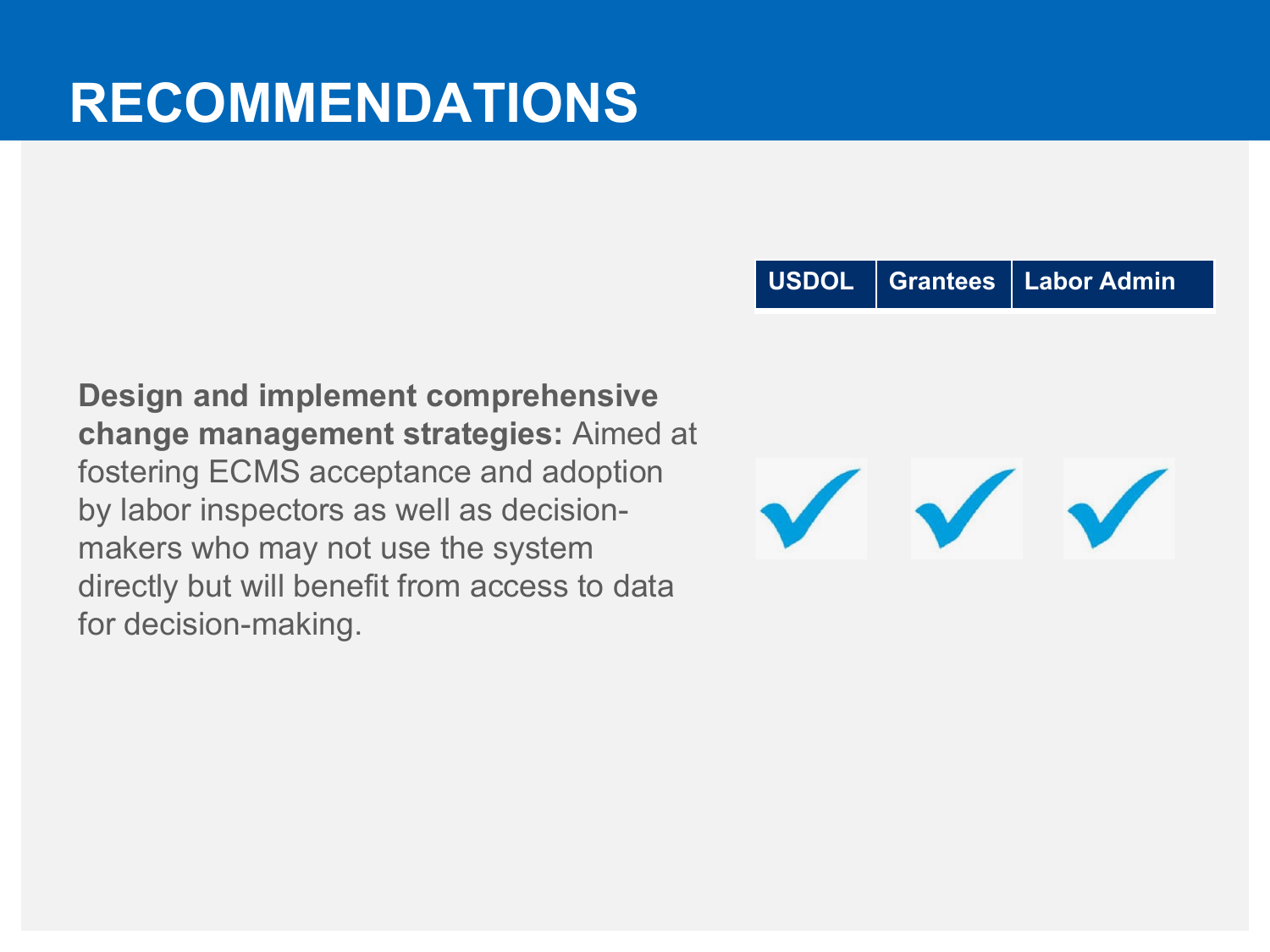### **Technology**

#### **Key challenges:**

Extent software is fully developed, the number of types of features, level of adaption to ICT enabling environment



- Meeting labor administration (LA) requirements for ECMS has largely been a process of trial and error: LA were not able to anticipate their needs in the early design phase.
- Limitations in grantee and LA's IT expertise and time led to extensive outsourcing of ECMS implementation (software development, deployment and change management strategies).
- Lack of effective oversight, design errors and delays due to the software development team's lack of subject-matter expertise, as well as difficulties in getting adequate input or cooperation from labor administration stakeholders
- Inadequate Information Communication Technology (ICT) infrastructure, especially in sub-national offices
- Slow data upload speed and system downtime constrain system acceptance, especially among labor inspectors (LI).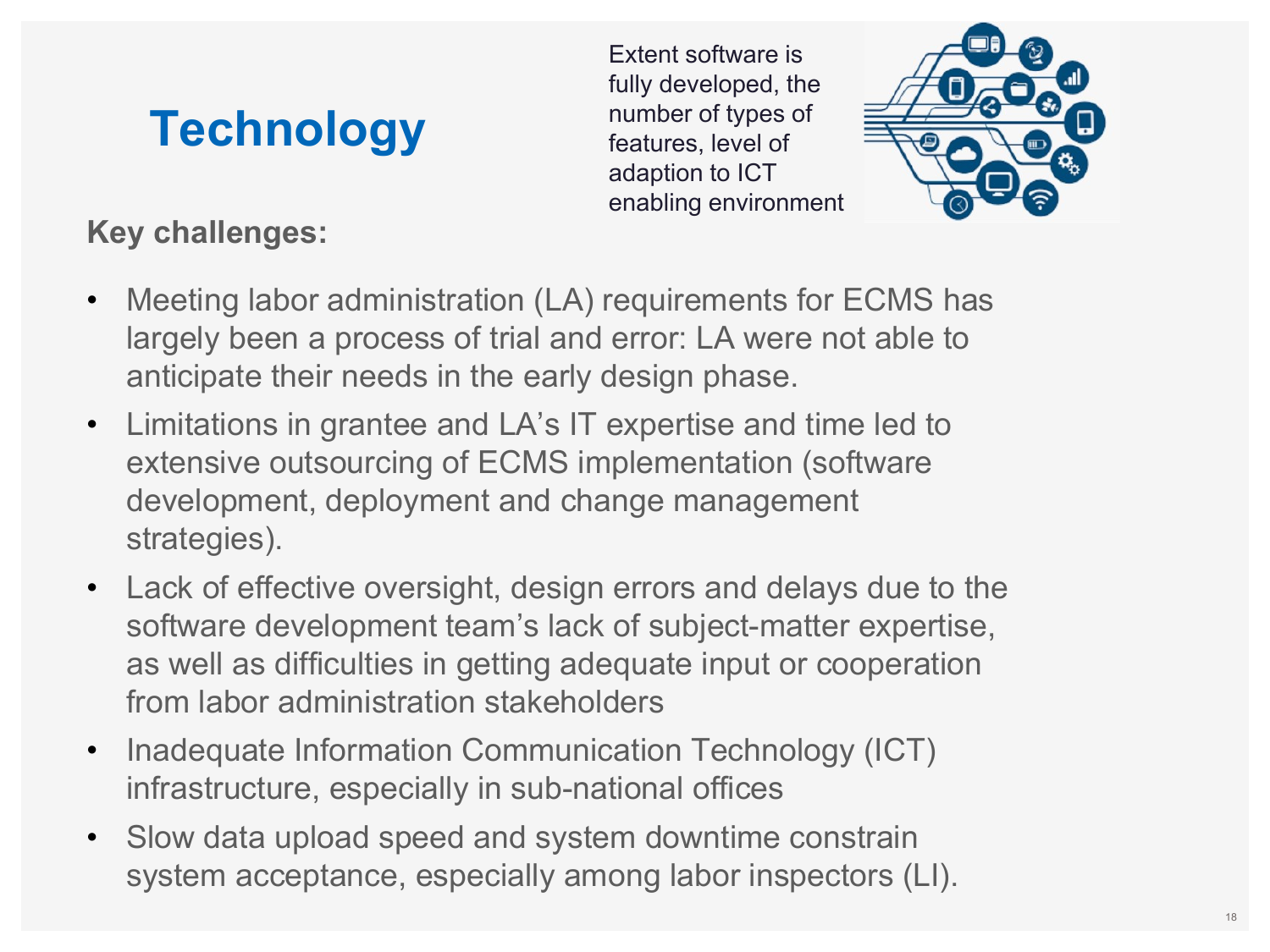### **Technology: Achievements**

- In most cases technical support has led to improved ECMS designs that take in account institutional needs.
- Access to basic Information Communication Technology (ICT) infrastructure by system users is improving in all four countries with mature systems.
- Some countries are upgrading the servers, increasing bandwidth, and improving server maintenance to improve system performance.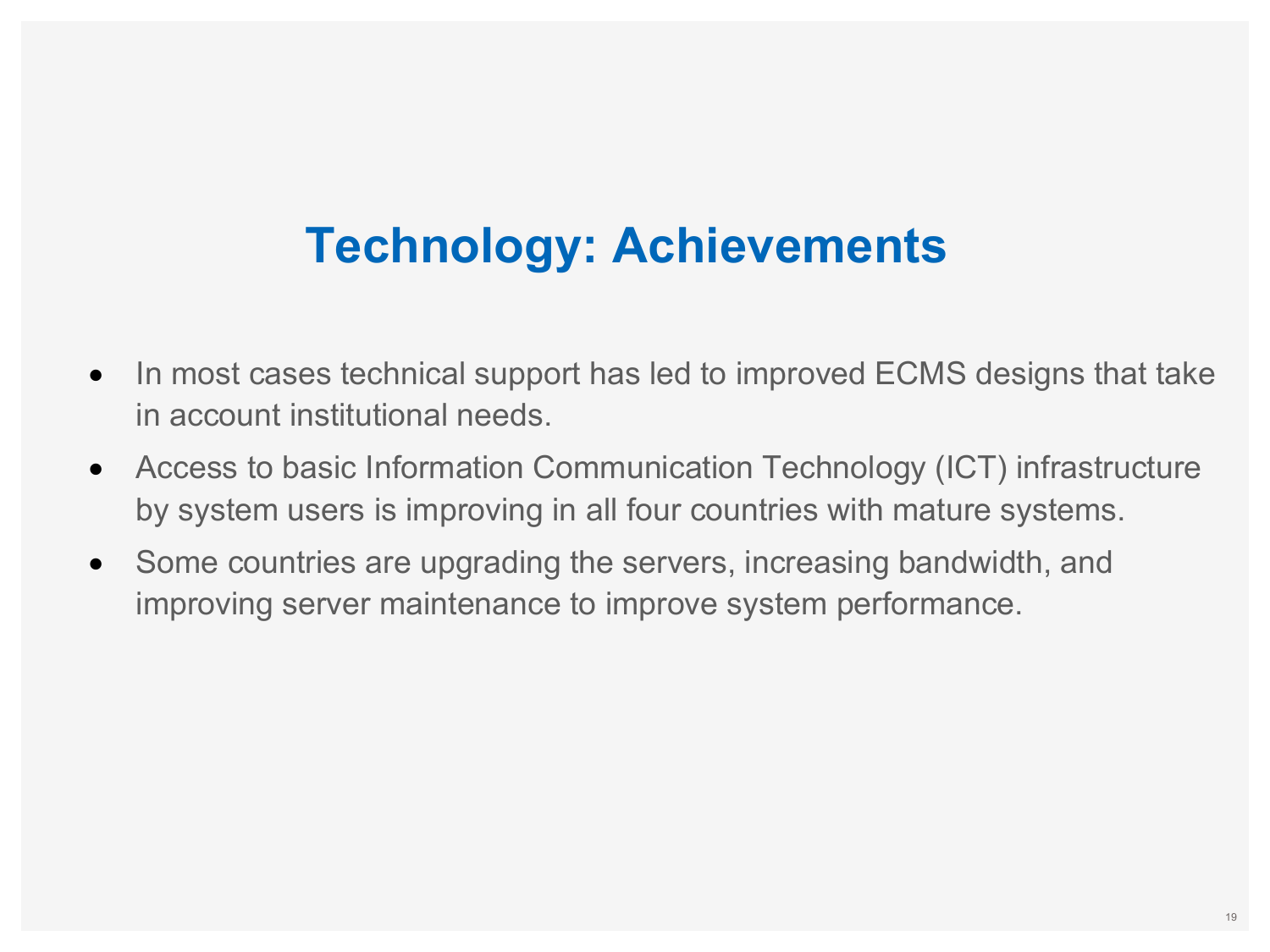### **Technology: Emerging Good Practices**



- Learned from other countries' ECMS design and deployment experiences
- Assessed digitization needs, agreed who/how to address identified gaps, documenting in Memoranda of Understanding (MOU)
- Involved grantee's in-house IT specialists and personnel with previous ECMS implementation experience in intervention and software design
- Supported labor administration infrastructure upgrading and IT teams' capacity to support and maintain information systems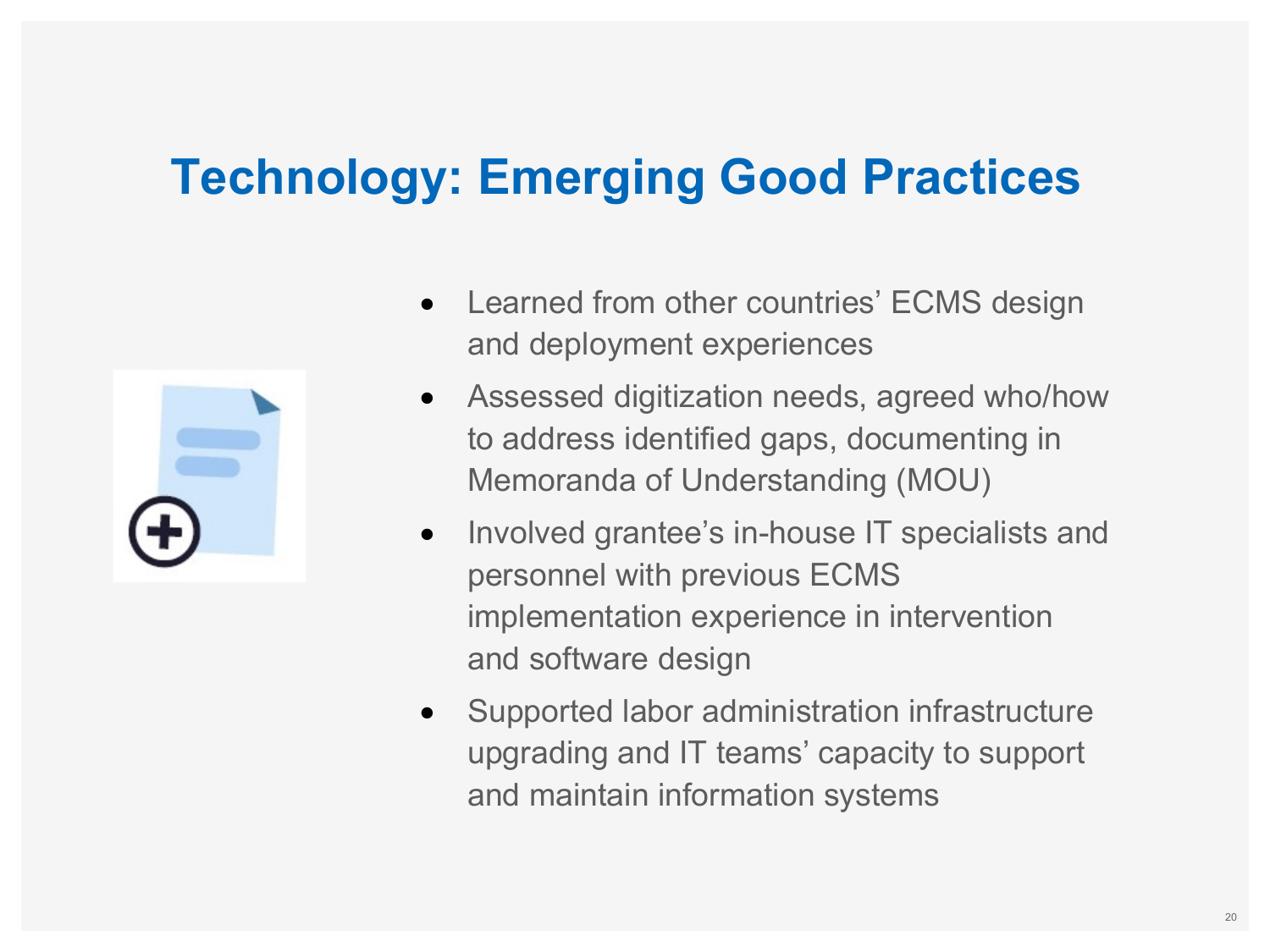**Extent ECMS adapted to Labor Administration's** legal and procedural frameworks



### **Processes**

**Key challenges:**

- Poorly defined or nonstandard labor administration procedures
- Broader technical assistance on labor administration reforms was needed to complement the ECMS intervention
- In most evaluation countries, legal frameworks are not yet fully adapted to digitalization (e.g., paper-based systems are still used in parallel in some countries).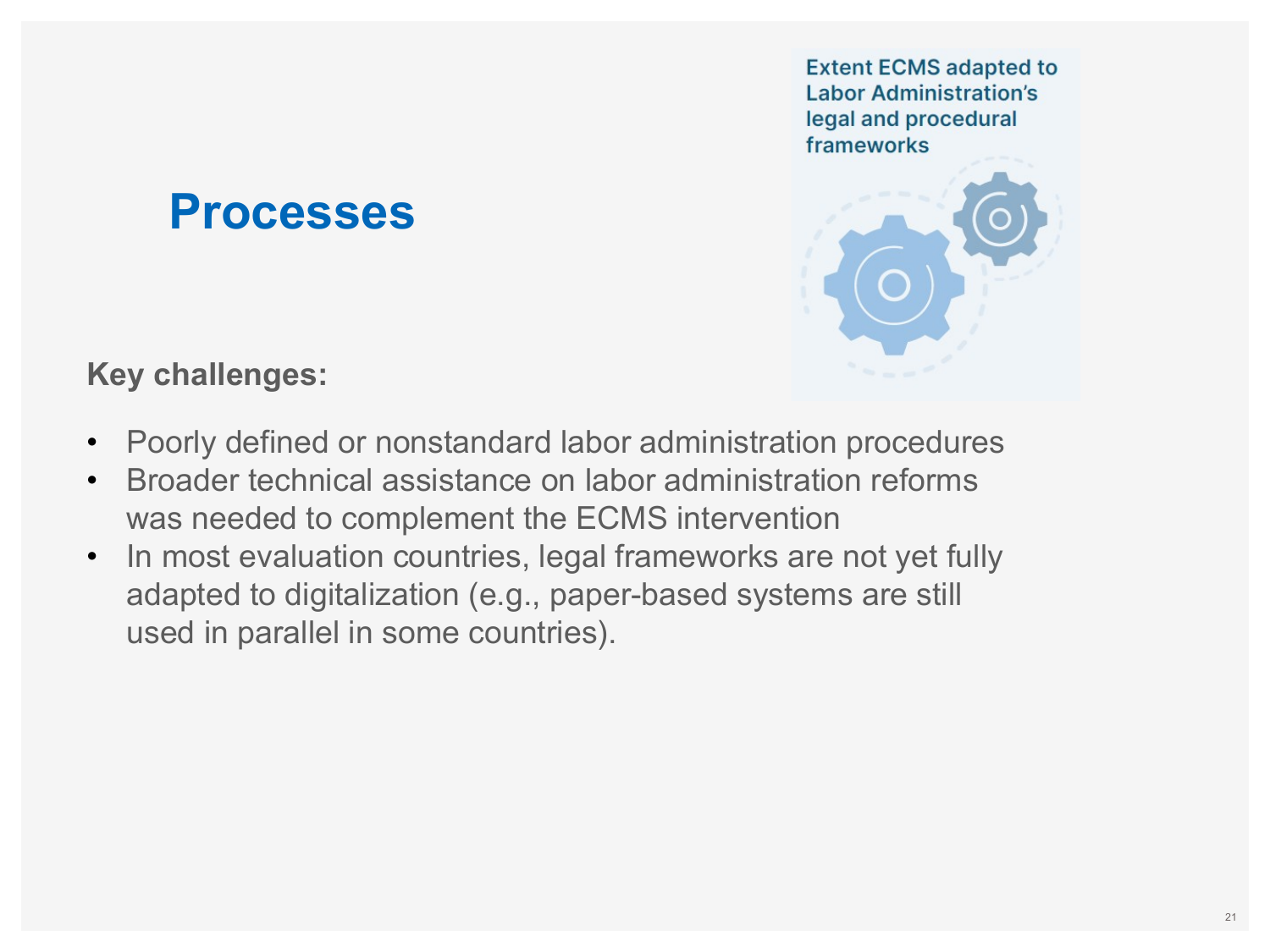### **Processes: Achievements**

- Projects implemented largely effective strategies to align ECMS with laws, regulations, and LA practices and workflows in the seven evaluation countries.
- ECMS implementation offered opportunities to improve inspection processes in the countries while still reflecting the actual practices
- ECMS stakeholders in countries with mature systems noted the ECMS was contributing effectively to greater consistency in labor inspection processes.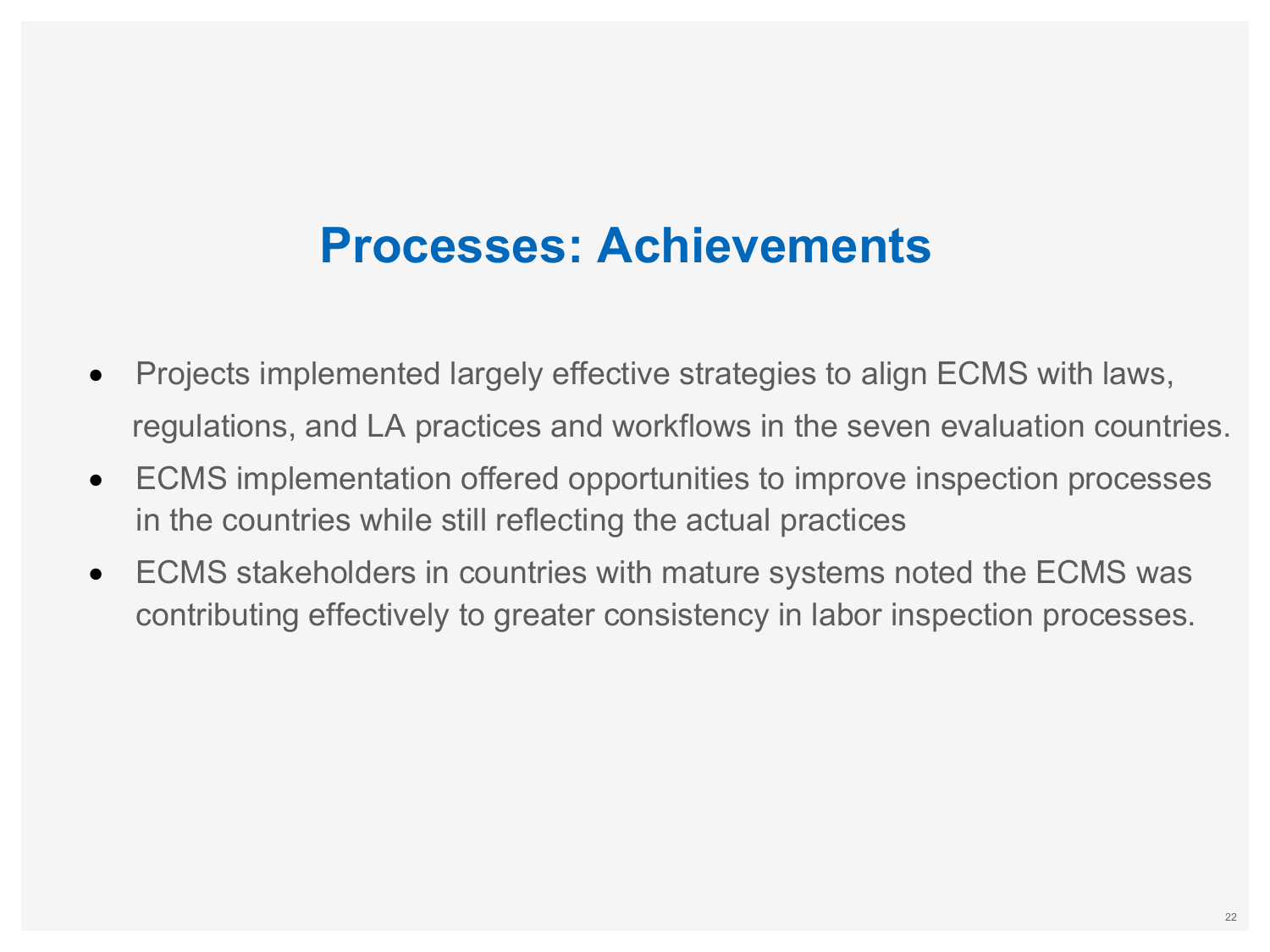### **Software design and development: emerging good practices**

#### **Emerging good practice:**

- Developing ECMS in stages
	- o Involved getting user feedback at regular intervals
	- o Correcting flaws and adapt software features to meet user needs
- Developing specific ECMS modules to manage processes related to a specific industry, sector or inspection area (example Occupational Safety and Health)

o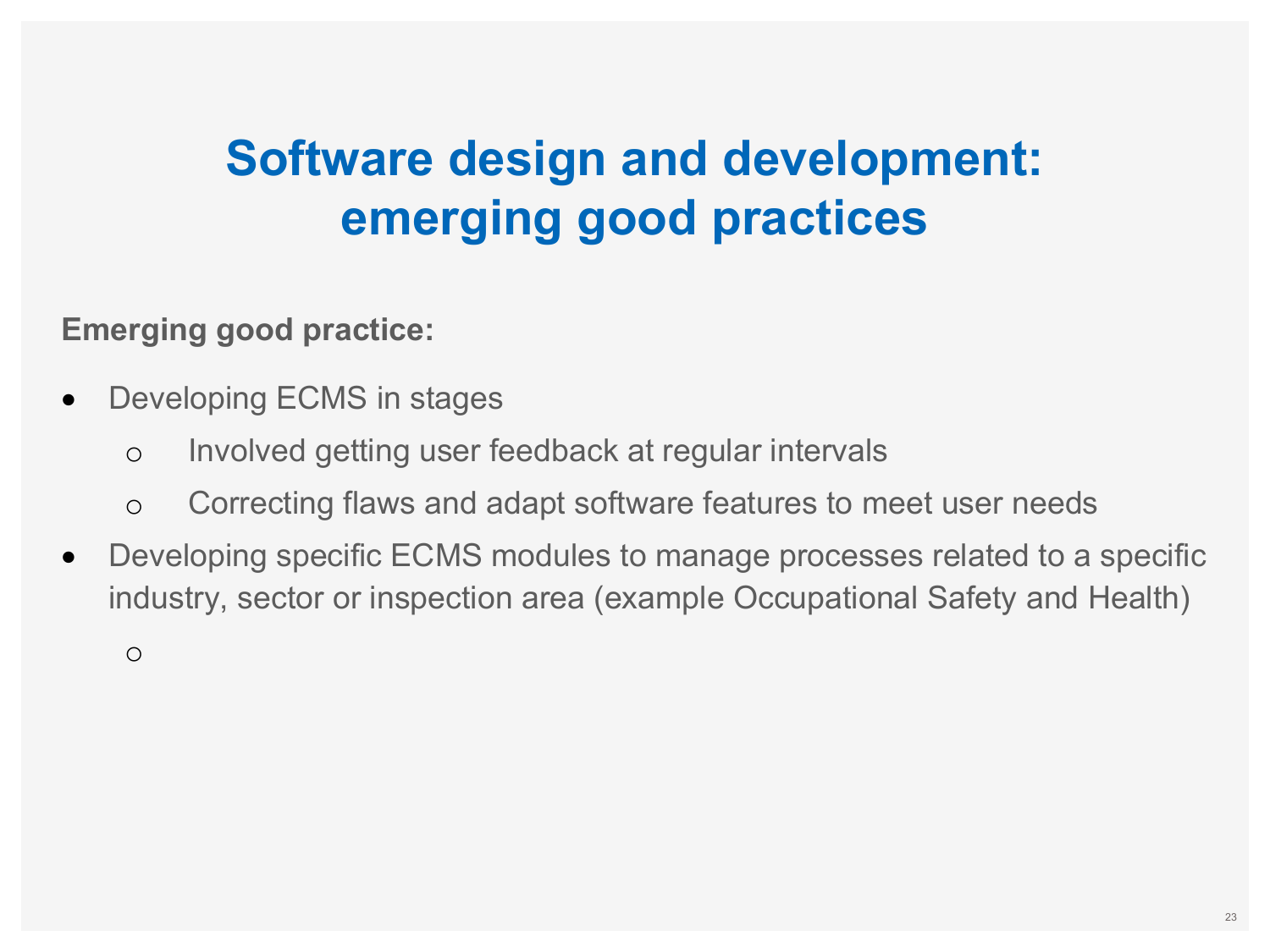## **RECOMMENDATIONS**

**Conduct readiness assessments prior to ECMS software development:** Review other countries' experience, and carry out assessments on ICT infrastructure, government IT standards, labor inspection process and legal requirements, information systems in other LA departments, etc. Assess LA's political will and develop clear MOU among donor, grantees, and governments.

**Ensure software developers are guided by government and grantee labor inspection specialists**

**Address hardware, software, and software hosting solution requirements:** To promote usability, projects and/or labor administrations should allocate resources to ensure the ICT infrastructure available to users is adequate.

**USDOL Grantees Labor Admin**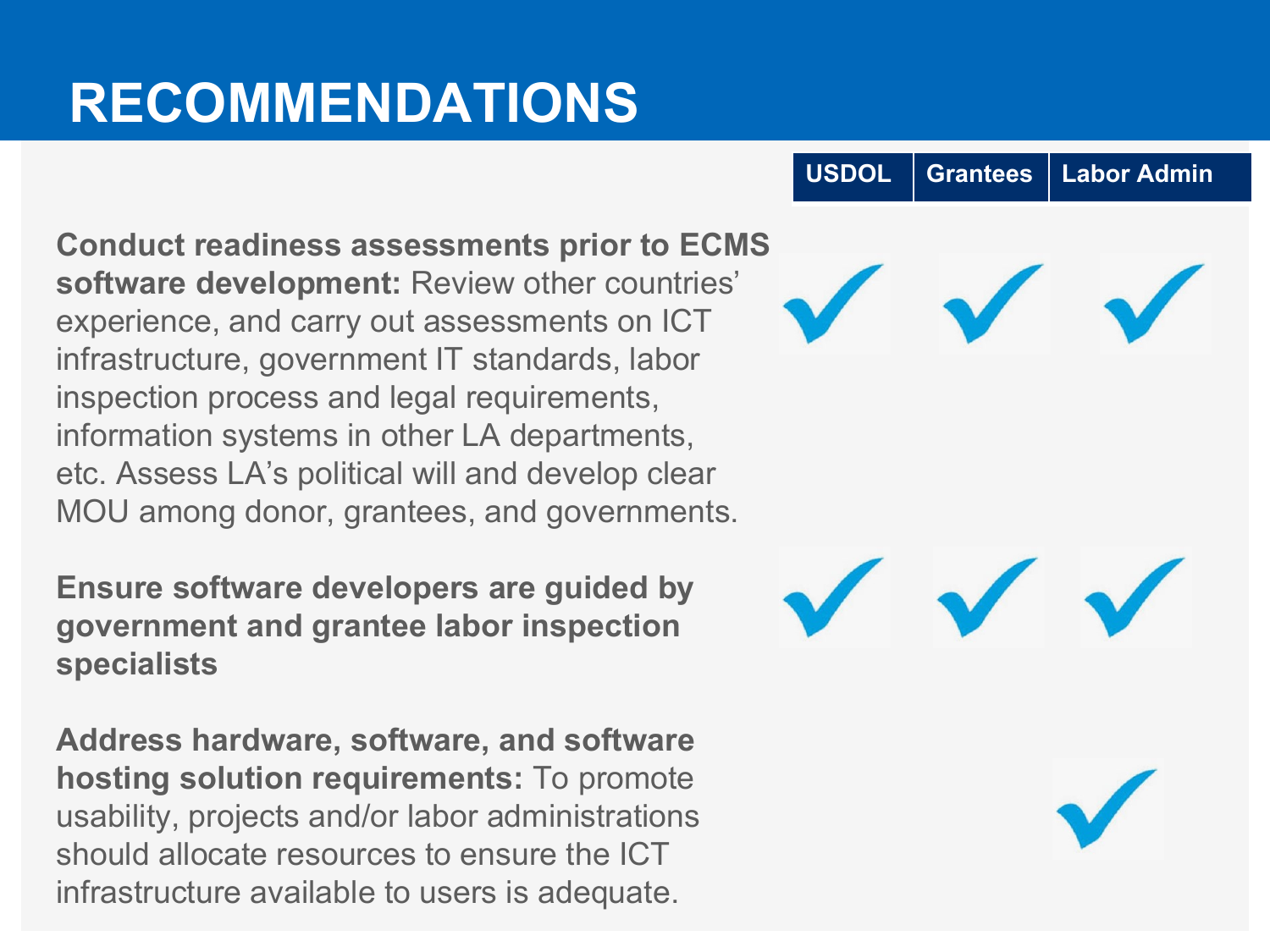

*To what extent do the challenges highlighted in the evaluation accurately reflect your experiences? Was there anything important left out?* 

*What are other examples of ways to overcome challenges associated with user acceptance or to ensure ECMS software meets labor administration needs and reflects the national laws, regulations and practices?*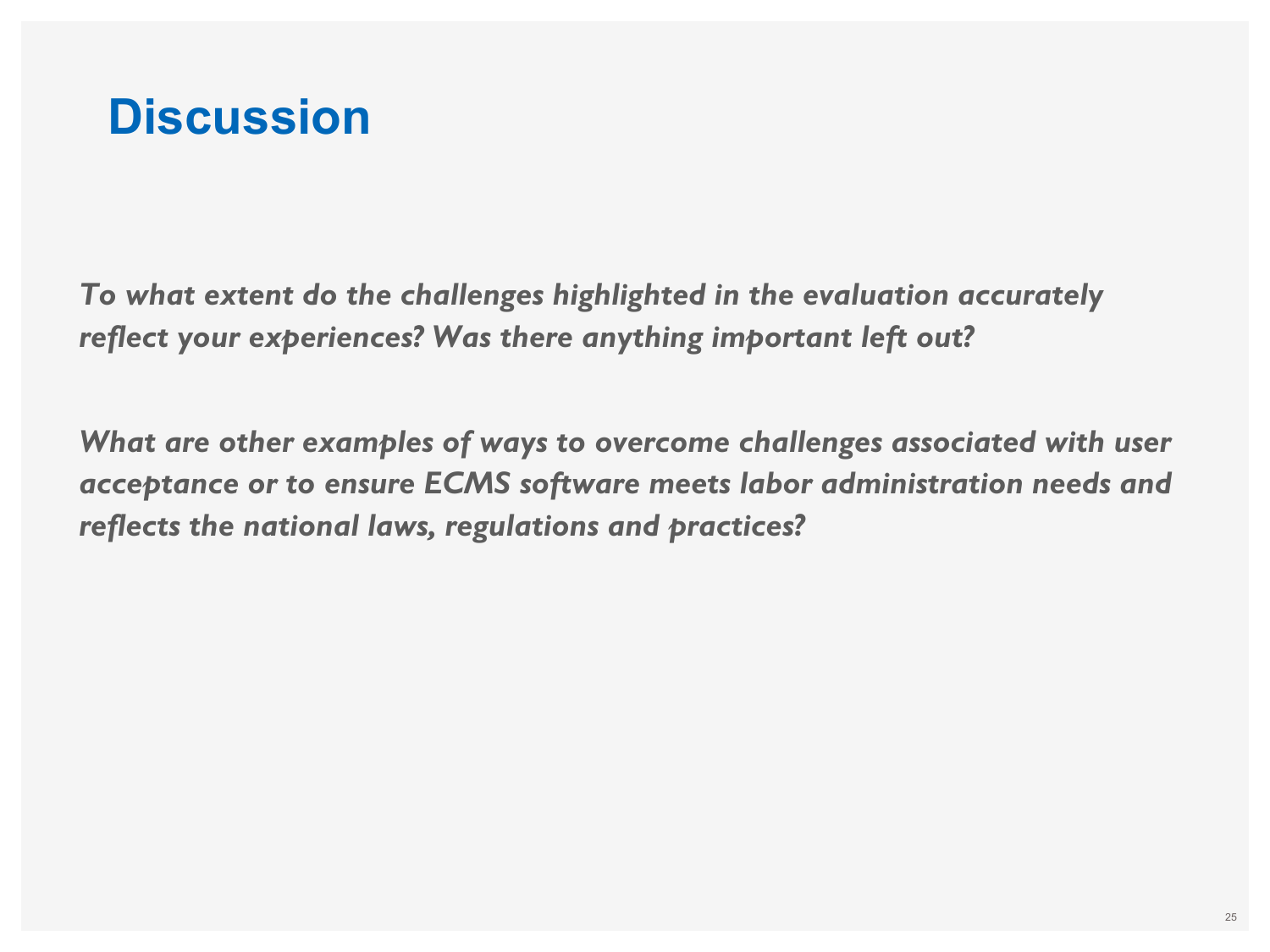### **Sustainability**

**To different degrees, projects addressed issues affecting ECMS sustainability:**

- Capacity of the labor administration to support and maintain the system
- Need for state budget allocations
- Buy-in for system use by labor administration decision makers

#### **Colombia, Peru and the Philippines**

appear to have adequate technical capacity within the labor administration to sustain and improve their ECMS without significant donor or grantee support.

ECMS software development is ongoing in **Honduras**, but deployment is facing significant resistance. The system would likely benefit from additional support afforded by a project extension.

#### **Paraguay and Vietnam**

are facing the end of project assistance relatively soon after the initial deployment of

their systems, likely placing their ECMS sustainability at risk.

The ECMS in **Sri Lanka** is currently out of use and needs to be redeveloped.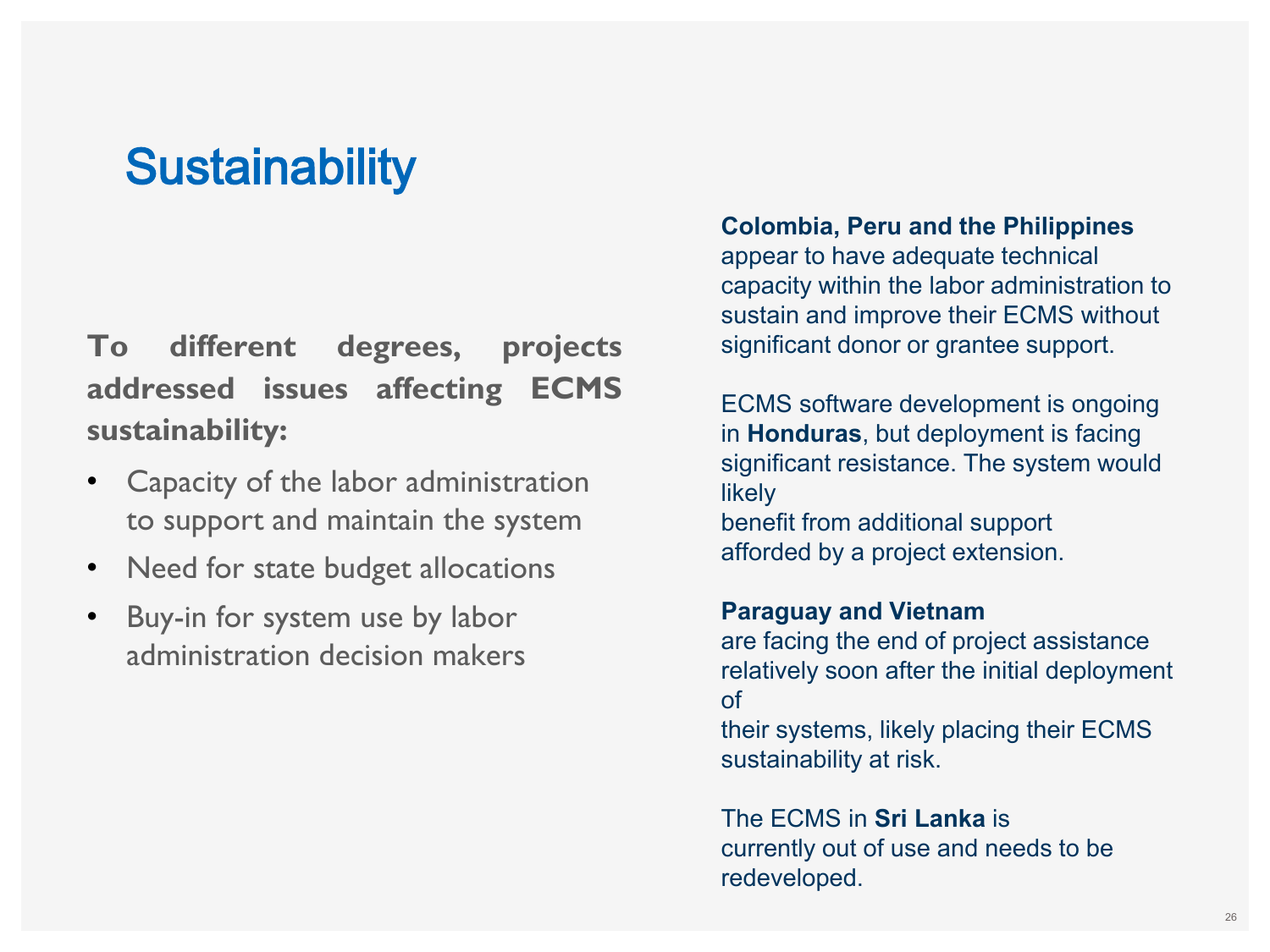### **Achieving sustainability: challenges and emerging good practices**

#### **Key challenges:**

- Capacity to adapt the ECMS to evolving laws, regulations and procedures
- Inadequate internal IT team capacity for maintenance, lack of an adequate support contract
- High turnover among labor officials
- Projects ending too early in deployment stages

#### **Emerging good practices:**

- Procuring software warranties and software support contracts
- Enabling IT teams to adjust forms (training, software design)
- Documenting high level commitments in formal MOUs
- Using subsequent projects to overcome lingering ECMS technical challenges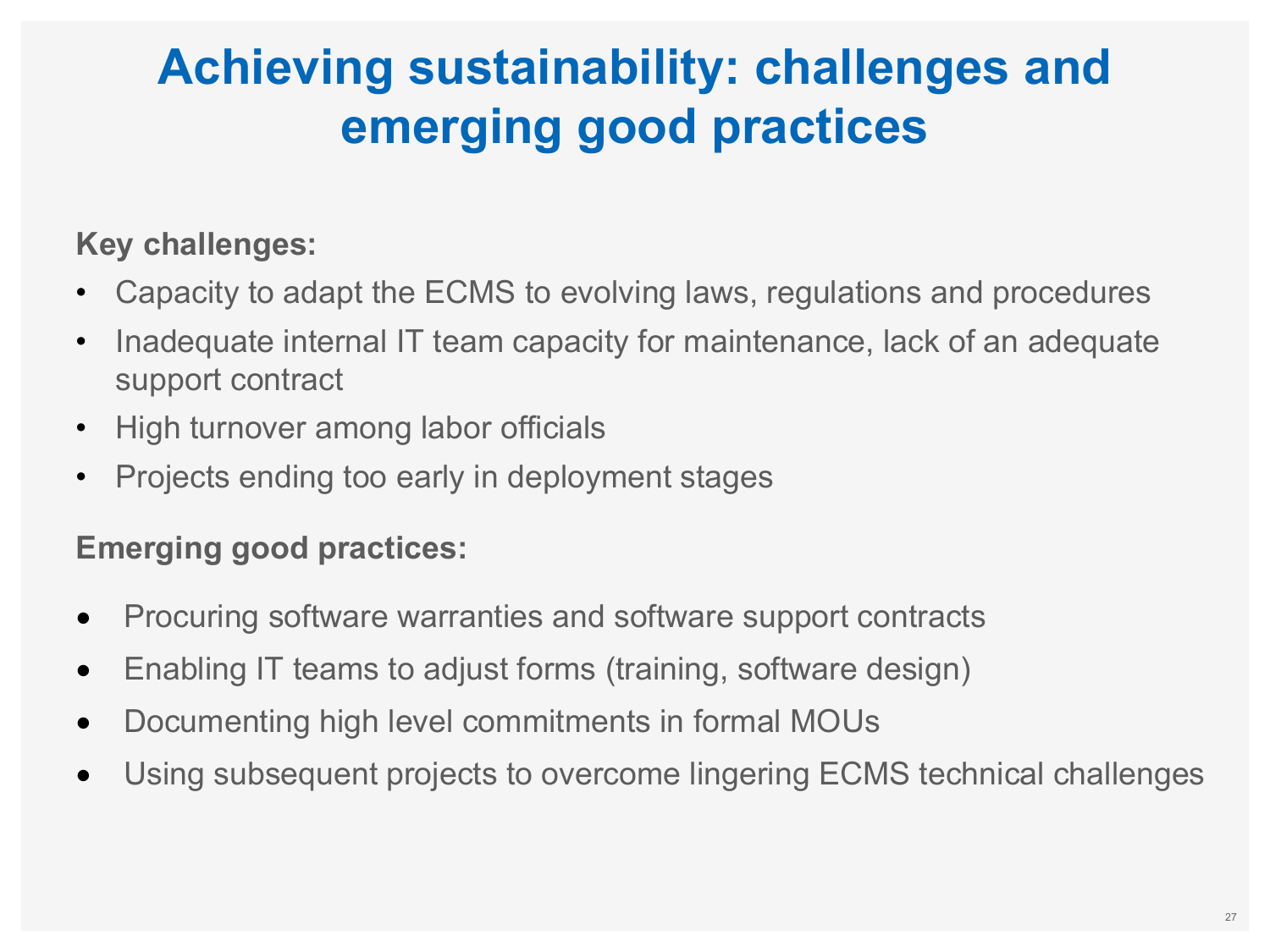### **RECOMMENDATIONS**

**Document the roles and commitments of the donor, /grantee and the government in clear MOUs**

**Train labor administration personnel on software maintenance.** 

**Consider outsourcing at least part of software maintenance to the software development company following deployment:** Projects and/or labor administrations should acquire software maintenance contracts after the software is deployed for at least two to three years.